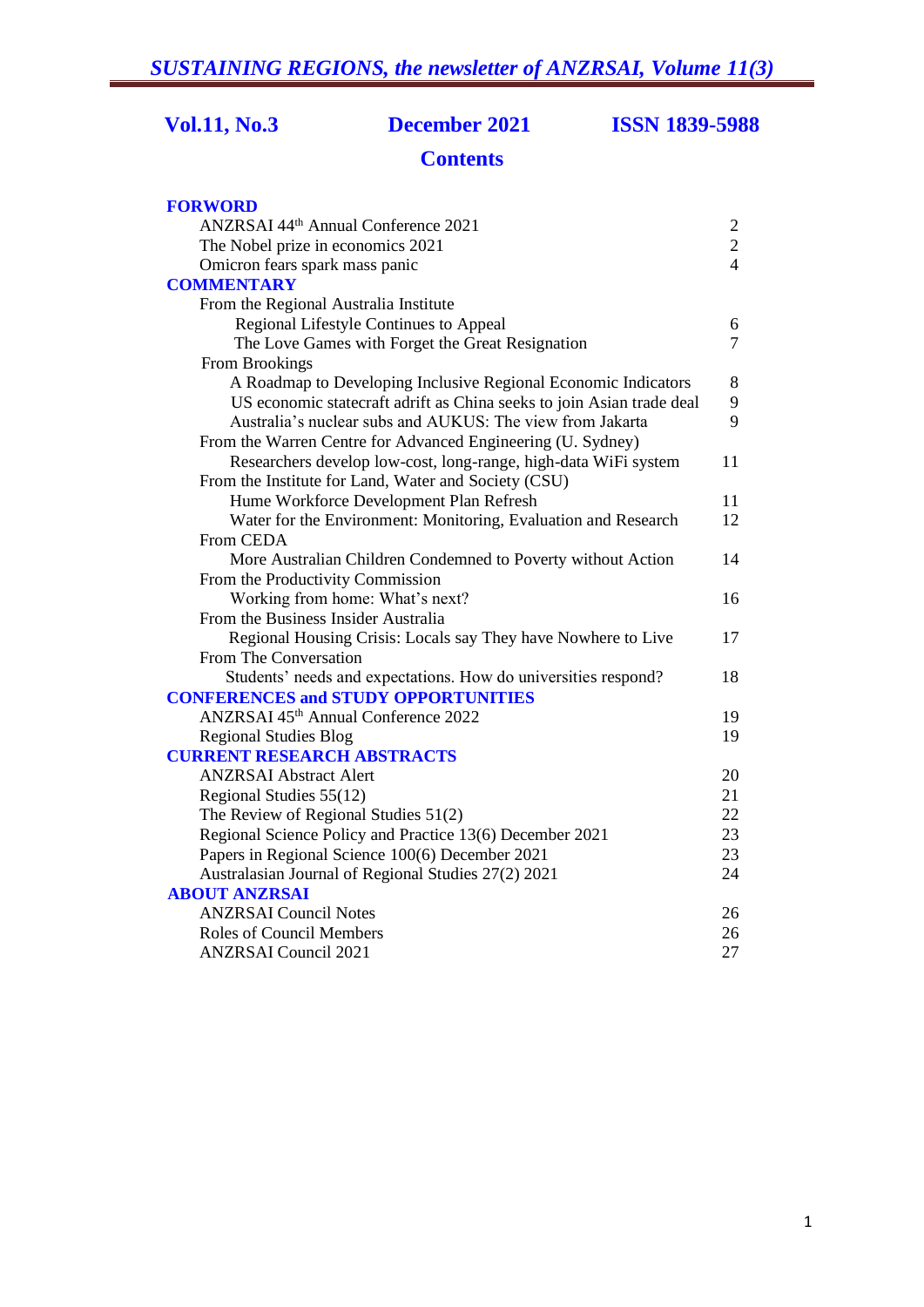# **Foreword**

# *ANZRSAI 44th Annual Conference 2021*

The 2021 ANZRSAI Conference (i.e. our 44th annual conference) was a hybrid conference hosted by Professor Bruce Wilson, RMIT University Melbourne, 6-7 December. The principal sponsor was the Department of Infrastructure, Transport, Regional Development and Communications. We thank Bruce and the Department for all their work for a successful conference.

The Award for Best Conference Paper was shared by Bernard Trendle and by Cliff Naudé. The Award for Best Conference Paper by a Current or Recent Student was presented to Tiffany McIntyre.

Our 45th annual conference will be hosted in November or December 2022 by the Data Science Research Unit at Charles Sturt University in Wagga Wagga, NSW 2650. Further details will be provided early next year.

#### *The Nobel prize in economics 2021*



[Source: www.abc.net.au]

"The Sveriges Riksbank Prize in Economic Sciences in Memory of Alfred Nobel 2021 (also called as the Nobel Prize in Economics) has been awarded to David Card (UC, Berkeley), Joshua Angrist (MIT) and Guido Imbens (Stanford). Prof. Card received the one half of the award for his distinctive empirical contributions to labour economics, while Profs Angrist and Imbens received equally the other half of the prize for their advanced methodological contributions to the analysis of causal relationships. These economists have provided us with new insights about the labour market and shown what conclusions about cause and effect can be drawn from natural experiments. Their approach has spread to other fields and revolutionised empirical research.

Unlike in medicine or other sciences, economists cannot conduct rigidly controlled clinical trials.

Instead, natural experiments use real-life situations to study impacts on the world, an approach that has spread to other social sciences, according to Economic Sciences Prize Committee chair Peter Fredriksson. Hence, Natural experiments help answer important questions for society.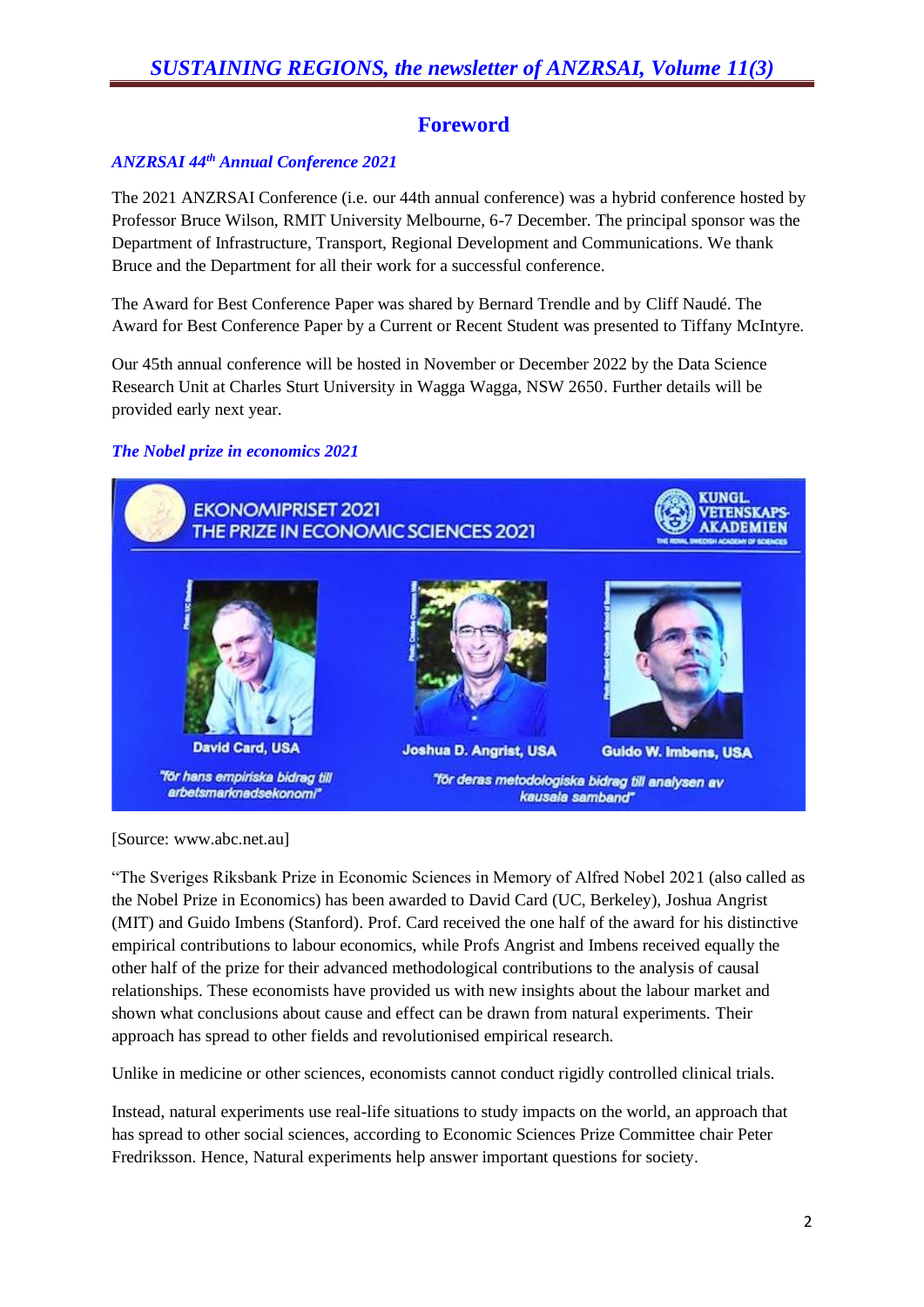One experiment by Professor Card (used by Biden administration), — on the impact on the fast-food sector of a minimum wage increase in the US state of New Jersey in the early 1990s — upended conventional wisdom in economics that such increases should always lead to job losses. His work on the topic — often in collaboration with prominent economist Alan Krueger, who died in 2019 — has been used as empirical evidence to push for legislation, including by the Biden administration, for a \$15 minimum wage in the United States.



The figure uses data from Angrist and Krueger (1991). People with 12 years of education have incomes that are 12 per cent higher than those of people with 11 years of education. People with 16 years of education have 65 per cent higher incomes than people with 11 years of education.

@Johan Jarnestad/The Royal Swedish Academy of Sciences

#### People born late in the year have more years of education and higher incomes

Additional years of education have a positive effect on income. The figure uses data from Angrist and Krueger (1991).



Born in first quarter Born in fourth quarter

©Johan Jarnestad/The Roval Swedish Academy of Sciences

#### [Source: www.nobelprize.org]

"Most old-fashioned economists are very theoretical, but these days, a large fraction of economics is really very nuts-and-bolts," Professor Card said.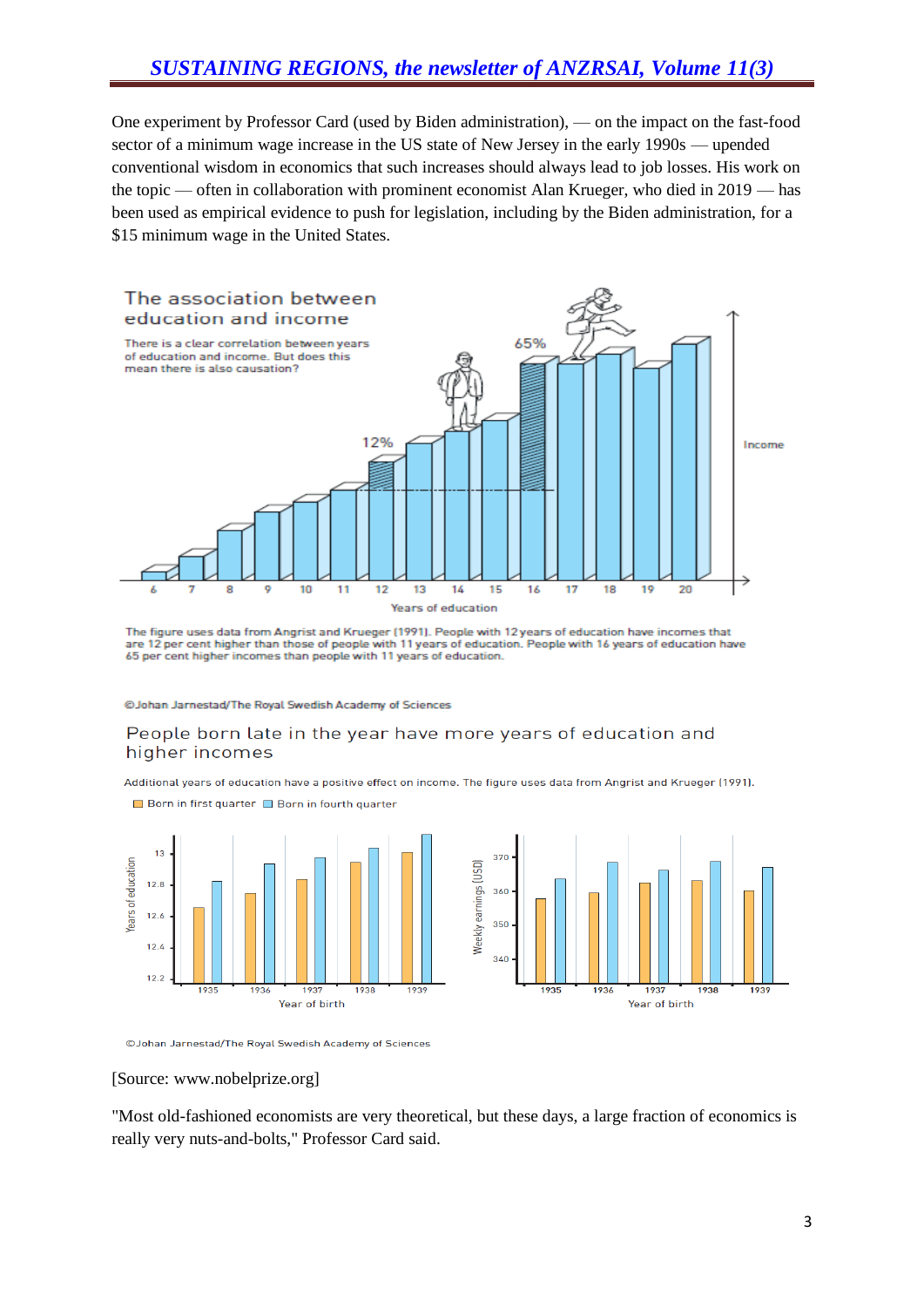The Nobel committee noted that natural experiments were difficult to interpret, but that Professor Angrist and Professor Imbens had, in the mid-1990s, solved methodological problems to show that precise conclusions about cause and effect could be drawn from them.

At an online briefing arranged by MIT, Professor Angrist described a recent project on the hot-button issue of access to elite public schools in which he and fellow researchers found that the reason graduates of those schools tend to do well has more to do with selective admissions than with education. "So, essentially, we're arguing that access to that type of school should not be at the top of the list of the policy concerns for somebody who wants to improve public education," he said.

Professor Angrist said, he missed the Nobel committee's phone call and had to get the number from another Nobel laureate. "Initially, they didn't take my call," he said. "Eventually I found the right person."

"I was just absolutely stunned to get a telephone call, then I was just absolutely thrilled to hear the news," Professor Imbens said, adding he was delighted to share the prize with two of his good friends.

Professor Angrist was best man at Professor Imbens's wedding.

The news with some interesting conversations can be explored here:

<https://www.abc.net.au/news/2021-10-12/nobel-prize-economics-2021-winners/100531188>

<https://www.nobelprize.org/prizes/economic-sciences/2021/press-release/>

#### *Omicron fears spark mass panic*

With the emergence of Omicron and widespread distrust of state premiers, Aussies are flocking to cancel their flights this Christmas.

Australians are so nervous about Covid-19 this Christmas that they are cancelling their travel plans, as flight operators call on state premiers to "hold their nerve" and keep borders open amid a new Covid-19 challenge.

As a new survey reveals nearly three-quarters of Australians are wavering on their Christmas travel plans amid a surge of Covid cases and the new Omicron variant. Rex Airlines have already begun recording a spike in cancellations. Deputy chairman of Rex Airlines John Sharp said he was urging state premiers to "hold the line" and give Australian's confidence this holiday season.

According to a survey, conducted by the Tourism and Transport Forum, asked 1500 people about their travel plans over December and January – 74 per cent of whom said Omicron had "negatively impacted" their plans. More than half of the respondents said they were worried by the lack of consistency in rules and border restrictions between different states and territories.

The survey found only two per cent of Australians plan on heading overseas this summer, while 20 per cent will head interstate. More than three quarters of the respondents will travel within their own state. Chief executive Margy Osmond said the tourism industry, which had lost the last four school holiday periods in a row to travel restrictions and lockdowns, was in a state of concern. This current

December/ January holiday period setback will provide more pain just as operators and the aviation industry were preparing for a bumper summer and impact on driving recovery.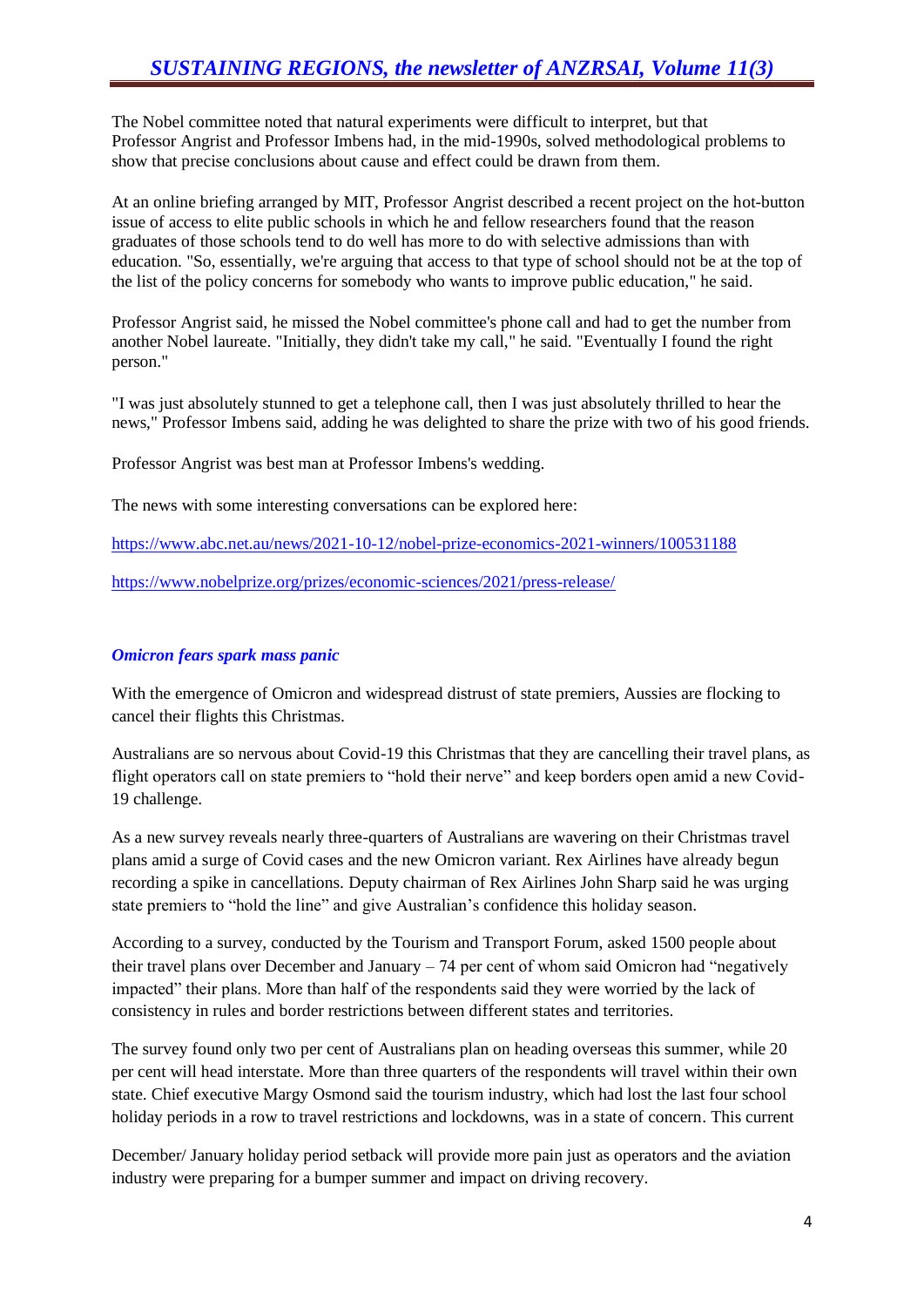On the other hand, Covid-19-related hospitalisations are rising as case numbers grow in New South Wales. Health experts are 'concerned' about Omicron's impact as it seems too early to predict, and political leaders continue to call for calm over skyrocketing case numbers.

Across Australia, attention is turning from the Covid case numbers to how many people end up in hospital and the ICU. Given Australia's high vaccination rates, the prime minister, Scott Morrison, said on Monday the focus should be on the impact on the health system rather than the record case numbers.

Australasian College for Emergency Medicine (ACEM) president Dr Clare Skinner told the Guardian there is a nervousness among health experts as numbers continue to rise.

"It is too early to tell how Omicron will play out for the hospital system. We're nervous, and we are treating the situation with caution. We're concerned about potential overload on already overcrowded emergency departments, and we welcome conversations with health decision makers on how to create the best systems for optimal patient care."

So what does the data on hospital admissions and ICU patients tell us so far?

| .         |            |            |            |           |           |            |    |            |
|-----------|------------|------------|------------|-----------|-----------|------------|----|------------|
| Date      | <b>NSW</b> | <b>VIC</b> | <b>OLD</b> | <b>SA</b> | <b>WA</b> | <b>TAS</b> | NT | <b>ACT</b> |
| 01-Dec    | 154        | 299        | 14         |           |           |            | 57 |            |
| $15$ -Dec | 166        | 365        | 28         |           |           |            | 61 |            |
| $21-Dec$  | 284        | 392        | 66         |           |           |            | 82 |            |

#### **Covid hospitalisation in Australia by States**

#### **Active cases, hospitalisations and ICU in Australia**

Chart uses 2 different y-axes. Ratio = 10:1.



[Source: https://www.covid19data.com.au/hospitalisations-icu]

Further information can be found at:

[https://www.news.com.au/national/rex-airlines-pleads-with-state-premiers-as-australians-cancel](https://www.news.com.au/national/rex-airlines-pleads-with-state-premiers-as-australians-cancel-christmas-travel-plans/news-story/b7dcd297e8d51295e46840123838fe3b)[christmas-travel-plans/news-story/b7dcd297e8d51295e46840123838fe3b](https://www.news.com.au/national/rex-airlines-pleads-with-state-premiers-as-australians-cancel-christmas-travel-plans/news-story/b7dcd297e8d51295e46840123838fe3b)

[https://www.theguardian.com/australia-news/datablog/2021/dec/21/too-early-to-tell-health-experts](https://www.theguardian.com/australia-news/datablog/2021/dec/21/too-early-to-tell-health-experts-nervous-about-omicrons-effect-on-hospitalisation-rates)[nervous-about-omicrons-effect-on-hospitalisation-rates](https://www.theguardian.com/australia-news/datablog/2021/dec/21/too-early-to-tell-health-experts-nervous-about-omicrons-effect-on-hospitalisation-rates)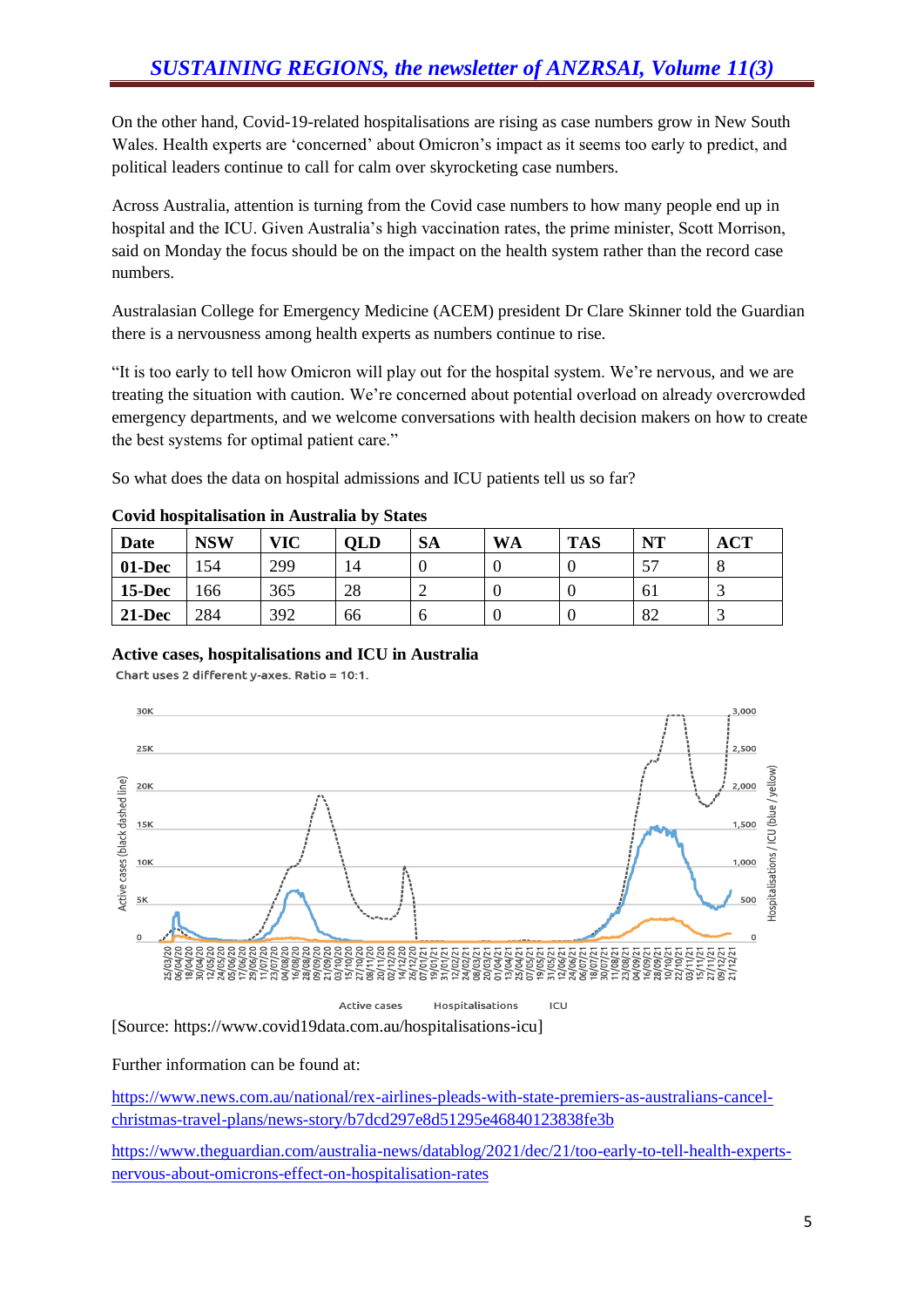# **Commentary**

#### **From the Regional Australia Institute**

# *Regional Lifestyle Continues to Appeal*

Australians continue to make the move to regional Australia, with those areas located within a threehour drive of the capital cities proving most popular, according to new data.

New data from Commonwealth Bank and the Regional Australia Institute (RAI) has revealed a continued surge in the number of Australians moving from capital cities to regional centres.

According to the June quarter Regional Movers Index released today, there was an 11 per cent rise in the number of people moving from capital cities to regional areas compared with the June 2020 quarter.

Interestingly, the local government areas (LGAs) recording the largest growth in metro-movers over the 12 months the nation's longest COVID-19 related lockdowns.

The Victorian-based areas enjoying the biggest spike in population growth included: Moorabool (68 per cent increase), Mansfield (62 per cent increase) and Corangamite (52 per cent increase).

The Murray River area, located in NSW, was next in line (48 per cent increase), followed by Alpine in Victoria (47 per cent increase).

Victoria's Greater Geelong area – located one hour outside of Melbourne's CBD – also saw an influx in capital city movers, with an increase of 26 per cent during the full year to June 2021.

Commonwealth Bank's Executive General Manager for Regional and Agribusiness Banking, and Regional Australia Institute 2031 Council member, Grant Cairns said: "With house prices rising across the capital cities and flexible work options now more commonplace, the decision to make a lifestyle shift and move to a regional area has become a realistic option. "The experience of lockdowns is front of mind for Victorians, so the desire to seek a tree change is rapidly growing. It is positive to see the development of infrastructure – particularly in regional areas – is growing to meet the increased demand."

According to the Regional Movers Index, approvals for new housing in Geelong were 48 per cent higher in 2020/21 in comparison to the previous year. This uptick in residential developments has come at the same time as a surge in the number of building projects and industrial developments currently underway, including new offices, hotels and education facilities.

RAI's Chief Economist Dr Kim Houghton said: "The Index identifies regional areas which are emerging as desirable destinations for capital city residents, enabling local leaders and business owners to prepare for a burst of population growth. It also shows us places that are coming off the boil in the June quarter, such as Noosa (QLD) and Mildura (VIC). We can also see that the number of regional residents choosing to stay put has increased, which is likely to be contributing to the housing squeeze in some areas.

#### **Key migration patterns by state in 2020/21:**

 Melbourne saw its share of net capital city outflows increase to 47 per cent, from 39 per cent a year earlier;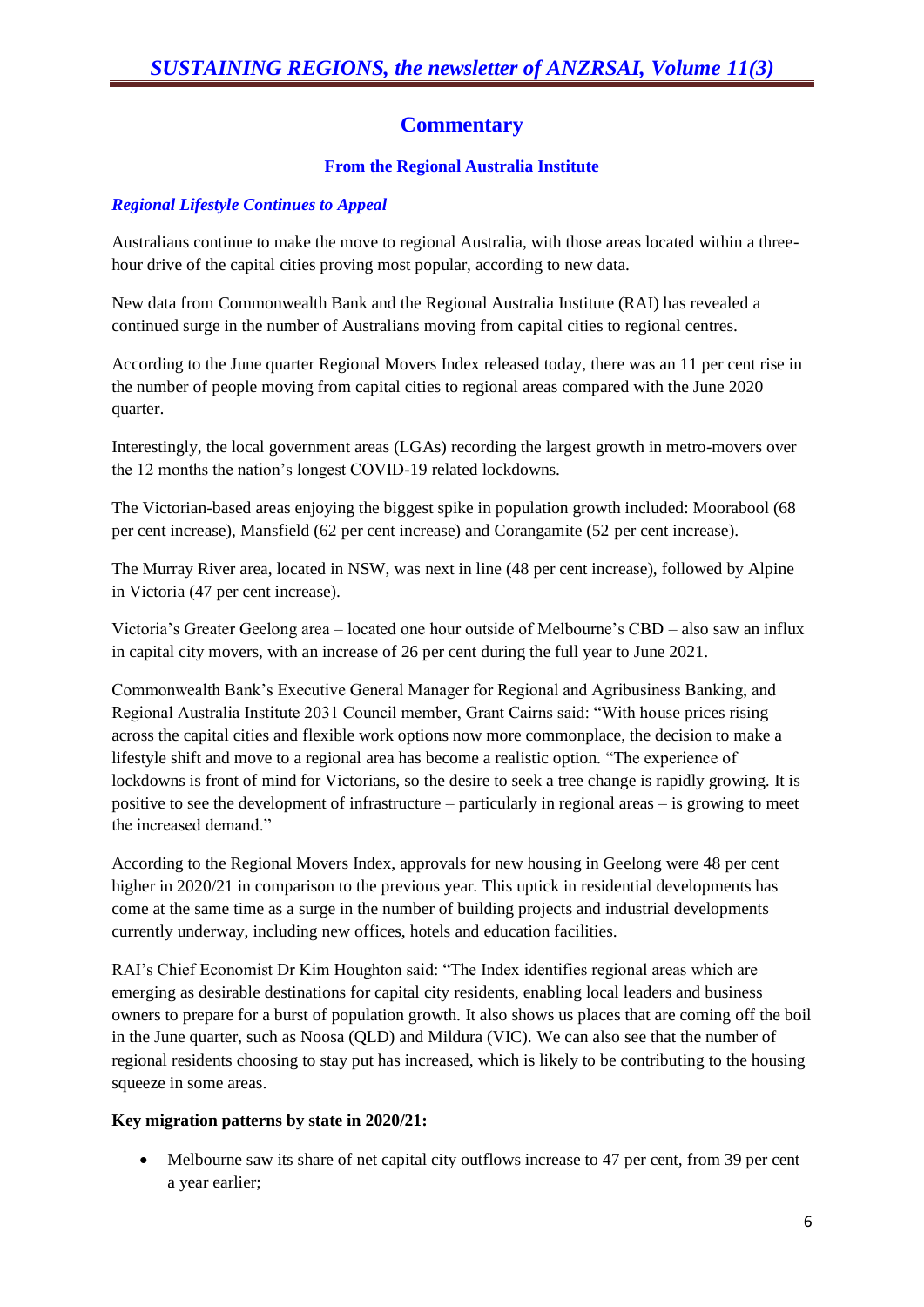- Sydney still had the highest share of net capital city outflows at 49 per cent and regional NSW picked up the largest share of net migration into regional Australia (34 per cent);
- Regional Queensland's share of net migrants from capital cities grew to 28 per cent, while the shares of both regional NSW and regional Victoria shrank;
- Tasmania and South Australia each saw an increase in regional settlement with a four per cent and six per cent share, respectively; and
- Perth was the only capital to see more people moving into the city than leaving, while regional WA's share of net regional migration rose to three per cent from one per cent a year earlier.

Detailed information can be found at: [http://www.regionalaustralia.org.au/home/regional-lifestyle](http://www.regionalaustralia.org.au/home/regional-lifestyle-continues-to-appeal/)[continues-to-appeal/](http://www.regionalaustralia.org.au/home/regional-lifestyle-continues-to-appeal/)

# *The Love Games with Forget the Great Resignation*

Australians are increasingly subscribing to the motto, "live where you love." But what is it that makes a regional town not only liveable, but loveable? And with a record 74,300 regional job vacancies, how do country and coastal towns attract and retain the workforce they need?

On Wednesday, 15 December 2021 the Regional Australia Institute (RAI) will host a panel discussion with key players from local government areas (LGAs) which are experiencing strong population growth.

Tune in to hear how the Surf Coast (VIC) is riding the incoming wave of capital city relocators, with its population expected to grow 40 percent over the next five years. Learn from the success stories and the challenges faced by Moree Plains (NSW) and Douglas (QLD), which have experienced some of the largest annual increases in net regional migration of any LGA across the country.

The Regional Australia Institute (RAI) is calling on Australian leaders across society to seize the opportunity created by COVID to shape a truly equitable, sustainable, and prosperous nation.

Speaking at the RAI's Regions Rising event in Wodonga today, RAI CEO Liz Ritchie said more Australians than ever have been voting with their feet on the type of future they want – more time, more space, more connection to community and to nature. All the things regional Australia has to offer."The time for regionalisation is now! We can rebalance the nation away from a future of megacities by ensuring that regional residents and communities have access to the resources and services they need to reach their full potential. Only then, can we as a nation reach ours," Liz Ritchie said.

The Regional Australia Institute – which has provided research, analysis and independent advice to the country's policy makers, businesses, and regional communities over the past decade – is working on a draft framework to be released at its Regions Rising National Summit in June 2022. The National Farmers Federation and Business Council of Australia are also firmly focused on the importance of our regions.

Further information can be found at the links:

[www.regionalaustralia.org.au](http://www.regionalaustralia.org.au/)

<http://www.regionalaustralia.org.au/home/regional-movers-index/>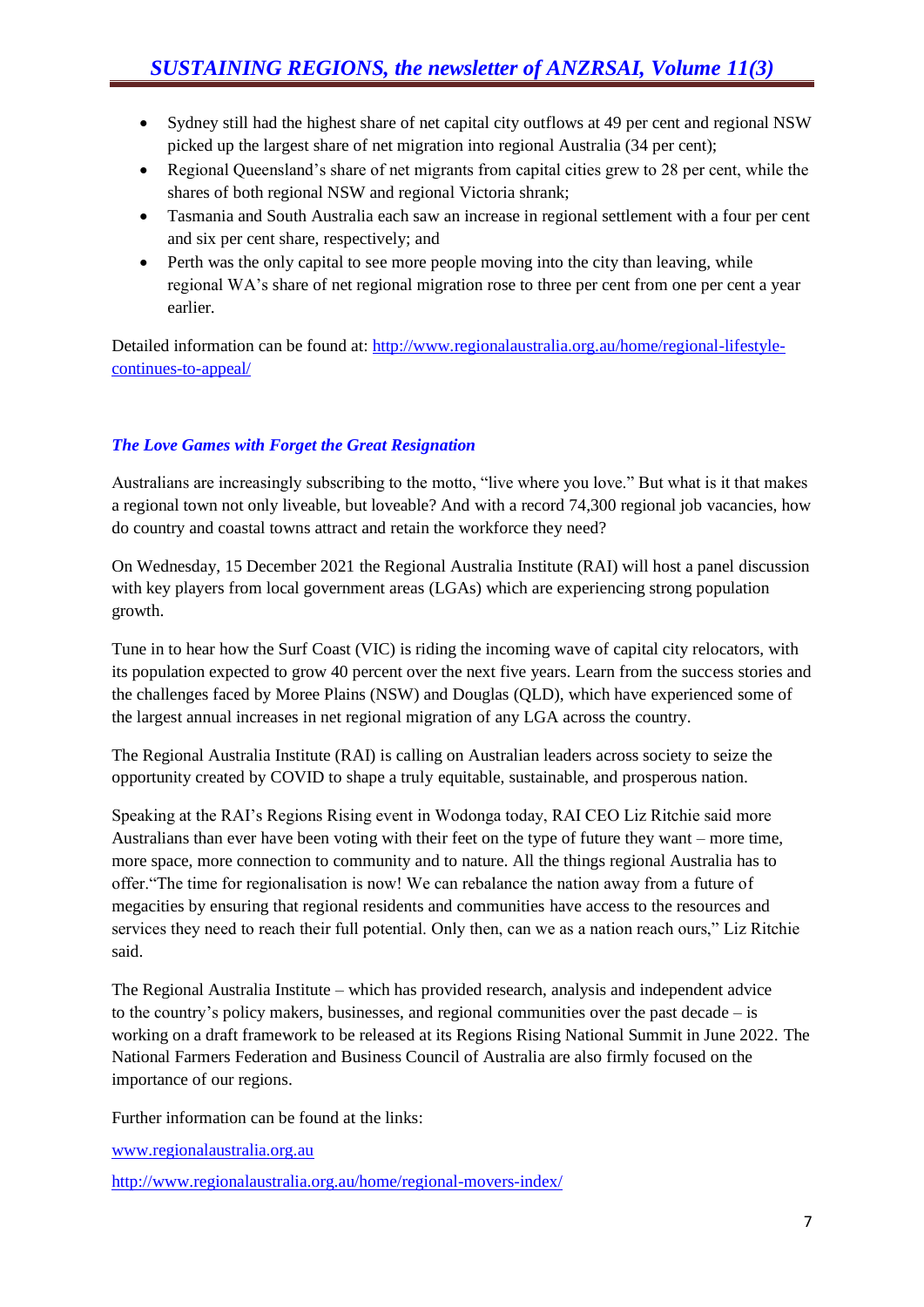# *From Brookings*

#### *A Roadmap to Developing Inclusive Regional Economic Indicators*

Alan Berube and Nicole Bateman (October 2021)

#### <https://www.brookings.edu/wp-content/uploads/2021/10/Roadmap-report.pdf>

In 2020, Brookings Metro ran an Inclusive Economic Indicators Lab to help three regions— Indianapolis, Memphis, and Orlando—develop compelling and influential indicators projects that use metrics to drive more inclusive local economic outcomes. Like their counterparts in an increasing number of U.S. cities and metro areas, Lab participants embraced a vision of economic success defined by not only the quantity of economic growth, but also the distribution of that growth among a region's residents—particularly those who have historically faced economic exclusion.

This roadmap distills experiences and lessons from the Lab, offering a flexible framework and casestudy examples that can help interested regions develop an inclusive indicators project and understand the choices inherent in that process. The framework identifies three phases, beginning with steps to set the conditions for success by identifying key stakeholders and agreeing on shared definitions and motivations for pursuing inclusive economic growth. Regional leaders then create the indicators project, honing a shared vision, identifying indicators and metrics, and testing and refining each iteratively. From there, they put the indicators to work by strategically communicating the results and embedding the indicators into as many organizational strategies as possible.

#### **Overview of the inclusive indicators roadmap:**

| PHASE 1: SET THE<br><b>CONDITIONS FOR</b><br><b>SUCCESS</b>                                                                                                                   | <b>PHASE 2: CREATE THE</b><br><b>INDICATORS PROJECT</b>                                  | <b>PHASE 3: PUT THE</b><br><b>INDICATORS TO WORK</b>                                                                                   |  |  |
|-------------------------------------------------------------------------------------------------------------------------------------------------------------------------------|------------------------------------------------------------------------------------------|----------------------------------------------------------------------------------------------------------------------------------------|--|--|
| Commit to inclusive<br>$\bullet$<br>economic growth<br>Identify key stakeholders<br>$\bullet$<br>and roles<br>Establish the purpose of<br>$\bullet$<br>the indicators project | Develop a shared vision<br>and framework<br>Identify indicators<br>٠<br>Test and iterate | Communicate continuously<br>$\bullet$<br>Coalesce around ambitious<br>but achievable goals<br>Drive goals into<br>organizational plans |  |  |

This paper reports that eeconomic inclusion is a long-term process, not a one-time project and how the process can be integrated with continued progress and policy measures. The same could be said of successful inclusive indicators efforts. It is critically important for core organizations to identify a compelling vision and framework, select clear and reliable indicators that represent a path to regional success, and continuously communicate progress to stakeholders. As this roadmap makes clear, however, embedding inclusive economic indicators into a region's DNA is much more of an exercise in civic muscle-building than a sprint for empirical exactitude. While every region may approach the exercise from a unique starting point, the Brookings Metro Inclusive Economic Indicators Lab revealed experiences and best practices that we believe are relevant for any region considering using metrics to drive more inclusive growth. We hope the roadmap provides interested organizations with valuable tools for building high-impact indicators efforts that help extend robust economic opportunity to more people and communities.

This paper's findings have implications for regional development in Australia. ANZRSAI may be able to develop policy for regional cities in Australia.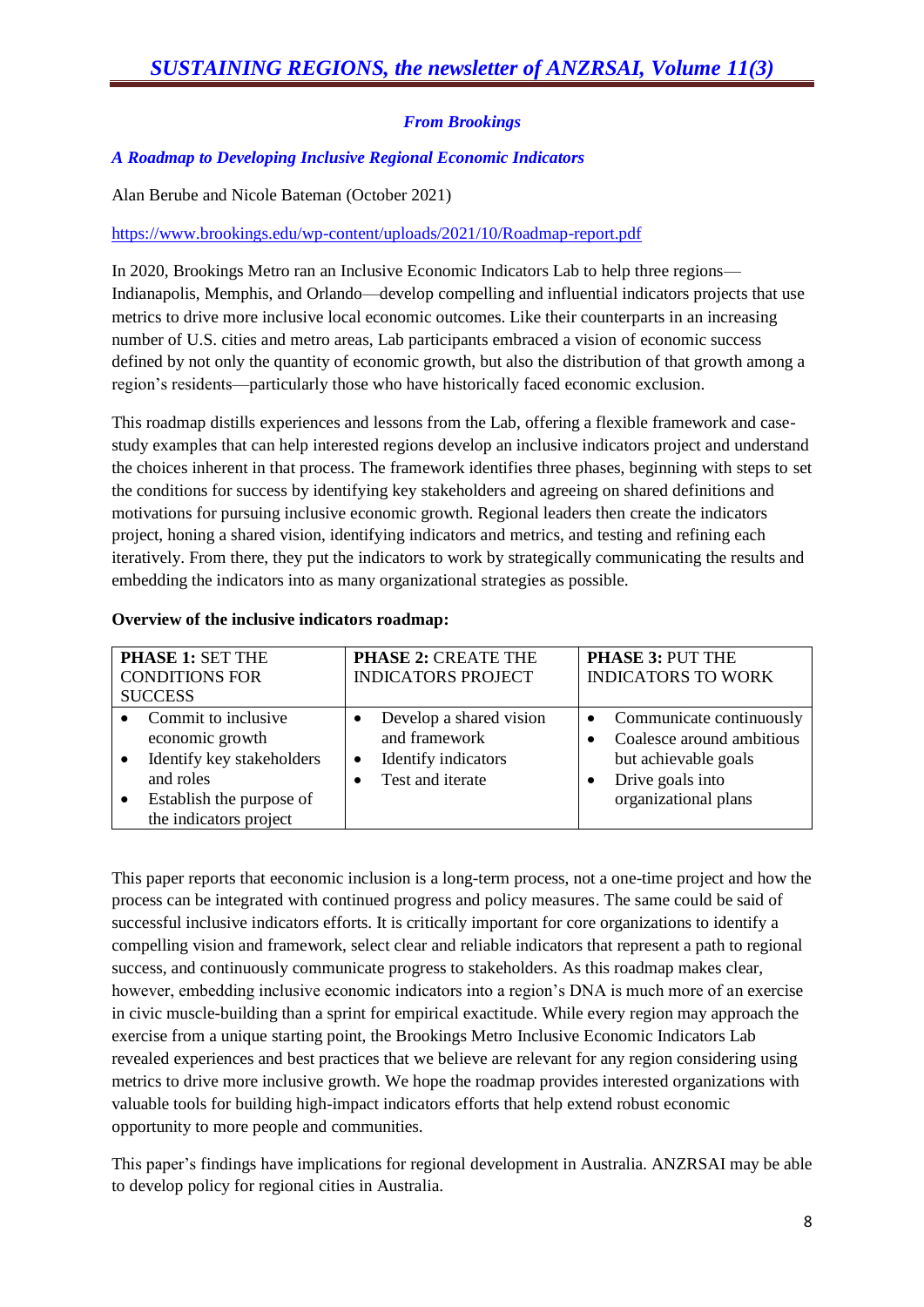#### *US economic statecraft adrift as China seeks to join mega Asian trade deal*

#### Joshua Meltzer (September 2021)

China's decision to formally seek to join the Comprehensive and Progressive Trans-pacific Partnership (CPTPP), the world's most important Asian trade deal, presents the U.S. with an enormous set of economic and diplomatic challenges. China joining CPTPP would deal a significant blow to U.S. economic statecraft and further strengthen Chinese leadership in the Indo-Pacific. Taiwan's recent announcement that it also wants to join CPTPP further complicates the picture.

The CPTPP is what was left of the original U.S.-led 12 nation deal the Trans-pacific Partnership (TPP) that was a priority under Presidents Bush and Obama, but which President Trump pulled the U.S. out of in his first week in office.

It is increasingly clear that China's request to join CPTPP needs to be taken seriously and may happen sooner than expected. For one, China is the largest export market for nine of the current 11 CPTPP countries. Second, it may be less difficult than generally thought for China to meet many CPTPP standards. China could also lean into to the agreements broad exceptions to justify non-compliance. Where China has justified trade restrictions as being about national security, there is also a very broad national security carve out that China could rely on.

Second, in order for many developing countries such as Vietnam to join the agreement, full compliance with various rules needed to be delayed as these governments undertook domestic reforms. This sets the precedence for China to argue that where it is unable to meet CPTPP standards today, similar flexibilities should be extended to China and not delay it becoming a party to the agreement.

A key question for many governments will be whether they can be convinced of China's eventual compliance with the CPTPP. The Australian trade minister when asked about China joining the CPTPP noted the need for China to demonstrate a track record of compliance with trade agreements. This speaks not only to China's recent restrictions on Australia's exports that are inconsistent with the China-Australia FTA, but also well-documented ways China has avoided its WTO commitments.

Read the whole article here at:

[https://www.brookings.edu/opinions/us-economic-statecraft-adrift-as-china-seeks-to-join-mega-asian](https://www.brookings.edu/opinions/us-economic-statecraft-adrift-as-china-seeks-to-join-mega-asian-trade-deal/)[trade-deal/](https://www.brookings.edu/opinions/us-economic-statecraft-adrift-as-china-seeks-to-join-mega-asian-trade-deal/)

#### *Australia's nuclear submarines and AUKUS: The view from Jakarta*

Natalie Sambhi Foreign Policy, Center for East Asia Policy Studies (September 2021)

Australia's plans to pursue nuclear-powered submarines and the launch of AUKUS — a new security grouping between Australia, the United Kingdom, and the United States aimed at promoting information and technology sharing as well as greater defence industry cooperation — will be serious considerations for Canberra's neighbours and key strategic partners, particularly Indonesia. Despite the periodic disruptions, Australia-Indonesia ties have continued to deepen. Both sets of foreign and defence ministers met in Jakarta on September 9 for the seventh "2+2" meeting, upgrading existing bilateral agreements, announcing new initiatives, and pledging to uphold regional order. In light of this seemingly positive trajectory, how are these developments being viewed in Jakarta?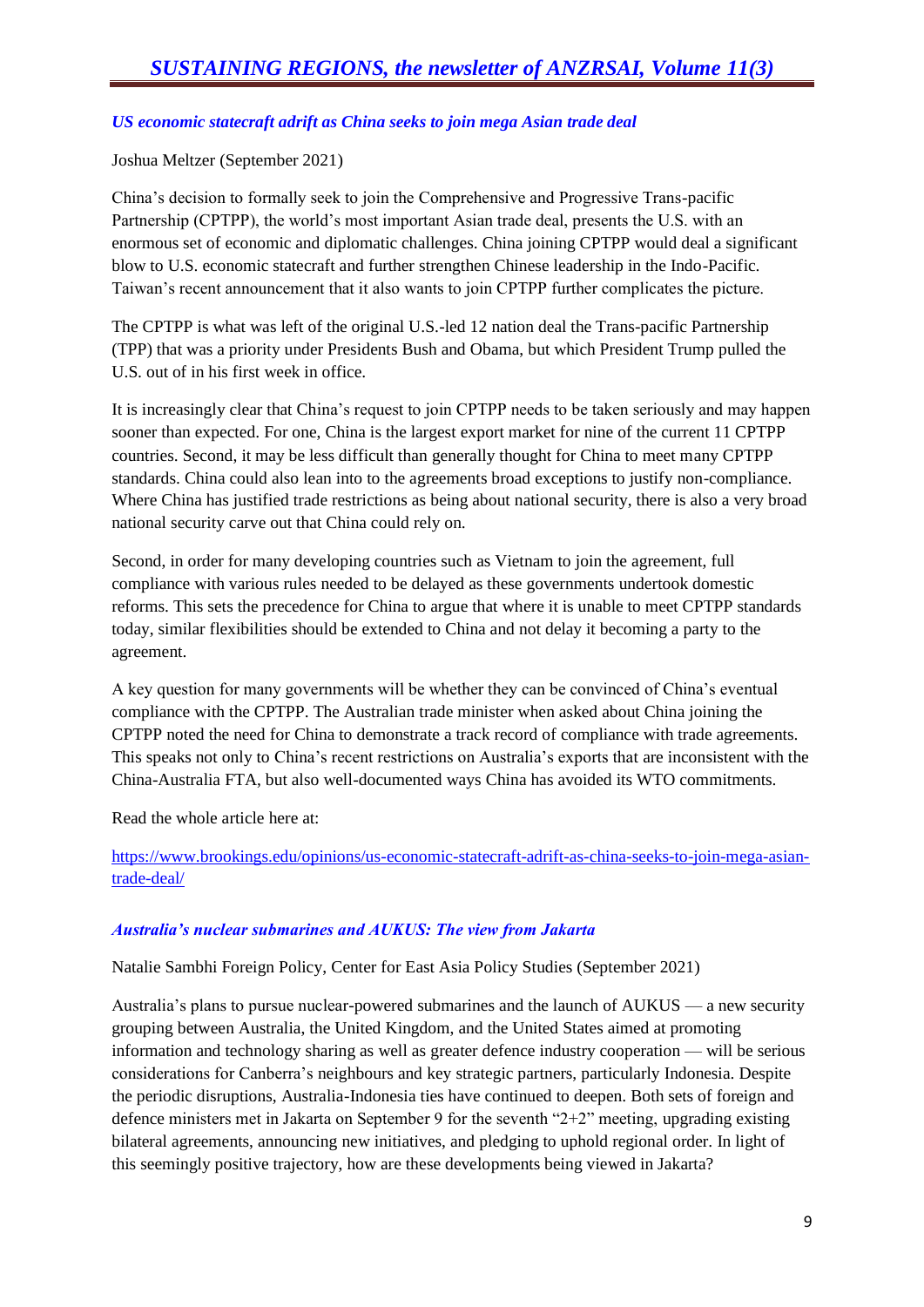Starting with the submarines, one of Jakarta's major concerns will be the impact on the region's military balance. Not only will Australian nuclear-powered submarines be able to undertake longendurance, high-speed, stealth operations, but they could be equipped with upgraded missile systems. The Indonesian government issued a statement on Friday saying that it was viewing the submarine decision "cautiously" and was "deeply concerned over the continuing arms race and power projection in the region."

To be clear, the long-range operations that Australia is likely to pursue won't be in the seas directly to its north. And while strategic trust and communication have improved in recent years, suspicions arising from Australia's involvement in East Timor's independence ballot and revelations of Australian spying remain. These open the door for hawkish figures in Jakarta to call for more muscular military capabilities in light of a potentially threatening southern neighbour. As Evan Laksmana, questions will be asked about whether Australia will take its new subs further down the nuclear road, going quickly from nuclear-propelled to nuclear-armed.

Also of concern to Indonesia is how Australia's enhanced ability to conduct long-range operations, particularly alongside the U.S. and other Indo-Pacific partners, will factor into Beijing's strategic calculus. The Indonesian government's statement reiterated Foreign Minister Retno Marsudi's declaration after the recent  $2+2$  joint press conference that both Australia and Indonesia were committed to be a part of an "effort to maintain peace and stability in the region."

Canberra's decision to power up its maritime capability, in addition to the assets of other allies and partners, increases the costs for China to engage in conflict. However, this could equally provoke China into developing more sophisticated anti-submarine options and expanding its operating areas, both of which would generate anxiety not just in Jakarta but in other Southeast Asian capitals.

Read the whole article here at:

#### [https://www.brookings.edu/blog/order-from-chaos/2021/09/21/australias-nuclear-submarines-and](https://www.brookings.edu/blog/order-from-chaos/2021/09/21/australias-nuclear-submarines-and-aukus-the-view-from-jakarta/)[aukus-the-view-from-jakarta/](https://www.brookings.edu/blog/order-from-chaos/2021/09/21/australias-nuclear-submarines-and-aukus-the-view-from-jakarta/)

**Note:** While it's early days for AUKUS, the pact will bring a number of key technological benefits for Australia — in cyber capabilities, artificial intelligence, and quantum computing, among others. And there is comfort in that. However, it's worth remembering that what helps some in Canberra sleep better may keep others in the region up at night, writes Natalie Sambhi. This piece originally appeared in ASPI's "The Strategist". (Ed.)

#### **From University of Sydney, the Warren Centre for Advanced Engineering**

#### *Researchers develop low-cost, long-range, high-data WiFi system*

Luisa Low, The Warren Centre (December 2021)

#### Fast, effective long-range WiFi in development

Researchers from the Centre for Internet of Things and Telecommunications are developing a longrange WiFi system that can be integrated into existing WiFi infrastructure to achieve long-range communication, high data rates and low latency for the mining industry.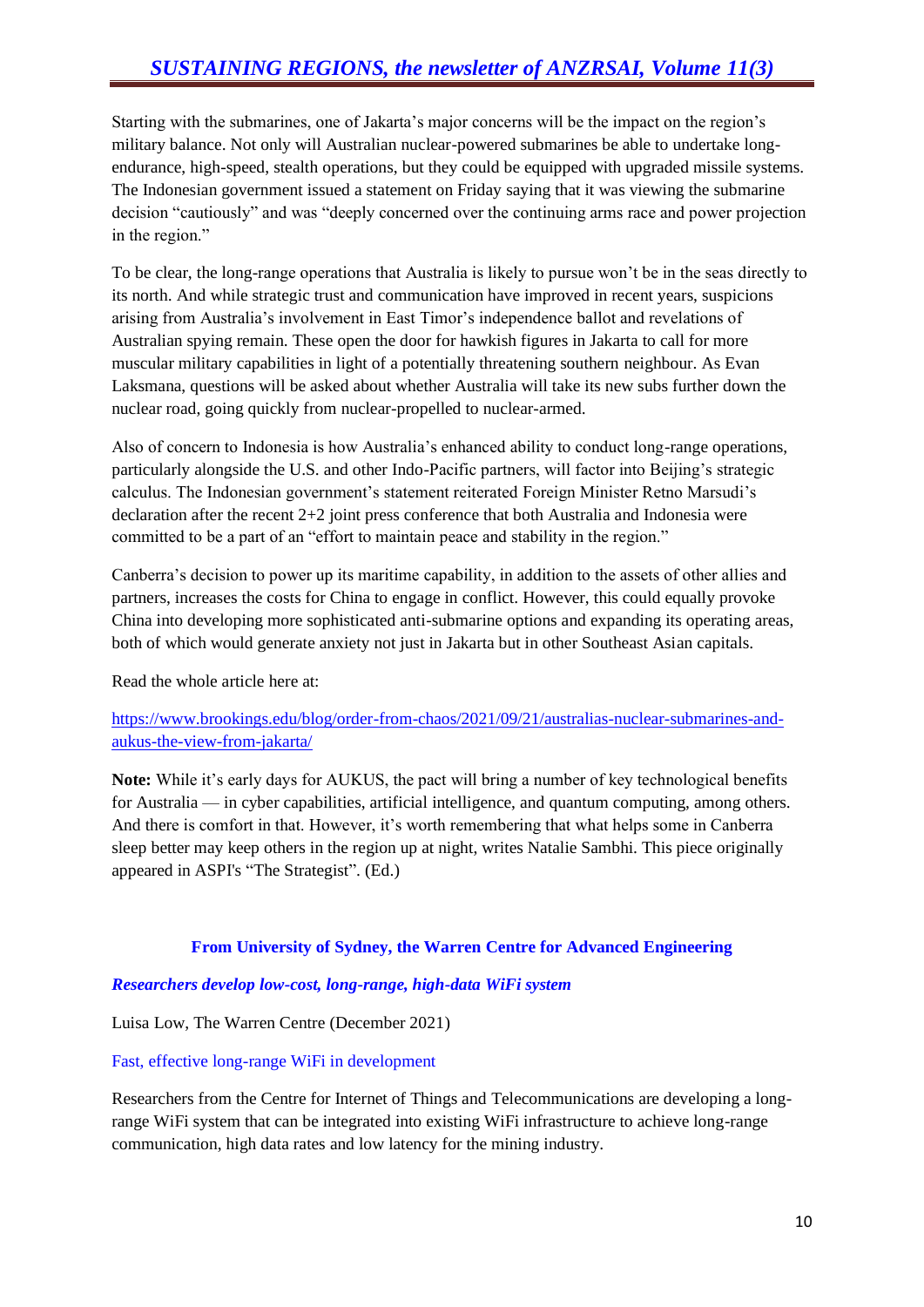In a boon for the mining industry and internet users everywhere, University of Sydney telecommunications researchers are developing a safe and cost-effective technology that could be a wireless internet game changer. They are developing an industrial long-range WiFi system that transmits signals to hard-to-reach places while maintaining high data rates.

Supported by an \$800,000 grant from the NSW Physical Sciences Fund, the system is being created for mission-critical applications in underground mines that require remote monitoring of workers and control of sensitive mining equipment, with signals extending as far as several kilometres underground. The system could also be used in places such as airports, shopping centres, university campuses and large industrial or agricultural settings.

Existing WiFi systems have mainly been designed for indoor applications and therefore have short communication ranges of less than 100 metres, as well as random and high latency. This makes them unsuitable for mission-critical applications.

Latency, in computing, electrical and information engineering, is the delay between a user's action and the time it takes to be transmitted or reproduced.

The Centre for IoT and Telecommunications researchers have designed long-range WiFi systems for ultra-low latency and high data rates, which allow wireless signals to travel several kilometres, while carrying more data without dropping out or experiencing lag.

Australian Internet of Things company Roobuck will manufacture and certify the low-cost, ready-touse WiFi system, which is expected to be available within the next two years.

Further details are available at:

[https://www.sydney.edu.au/news-opinion/news/2021/12/17/researchers-develop-low-cost--long](https://www.sydney.edu.au/news-opinion/news/2021/12/17/researchers-develop-low-cost--long-range--high-data-wifi-system.html)[range--high-data-wifi-system.html](https://www.sydney.edu.au/news-opinion/news/2021/12/17/researchers-develop-low-cost--long-range--high-data-wifi-system.html)

# **From the Institute for Land, Water and Society (CSU)**

# *Hume Workforce Development Plan Refresh*

For the analysis, the Hume region (Victoria) comprises of the Alpine Shire, Benalla Rural City; City of Wodonga; Greater Shepparton City; Indigo Shire; Mansfield Shire; Mitchell Shire; Moira Shire; Murrindindi Shire; Strathbogie Shire; Towong Shire; and Wangaratta Rural City in North East. Four strategic directions were proposed in the Hume Workforce Development Plan 2015-2018 which were (1) to attract and retain talent; (2) upskilling those in employment; (3) enabling access to employment; and (4) strengthening collaboration between industries and education providers.

**Actions**: The project was undertaken in three stages. Stage One was an in-depth review of the 2015- 2018 plan to identify achievements related to the plan. The researchers found, with some exceptions, there had been meaningful progress towards achieving the stated outcomes, although there was some way to go before they are fully achieved. They found in the Hume region:

 $\rightarrow$  It generally experienced good employment growth. Employment in agriculture grew, but slower than expected. Generally the manufacturing industry exhibited a decline. While transport was a strong area of employment growth, the failure to attract a significantly younger and skilled workforce continued. Employment in health care grew but at a rate lower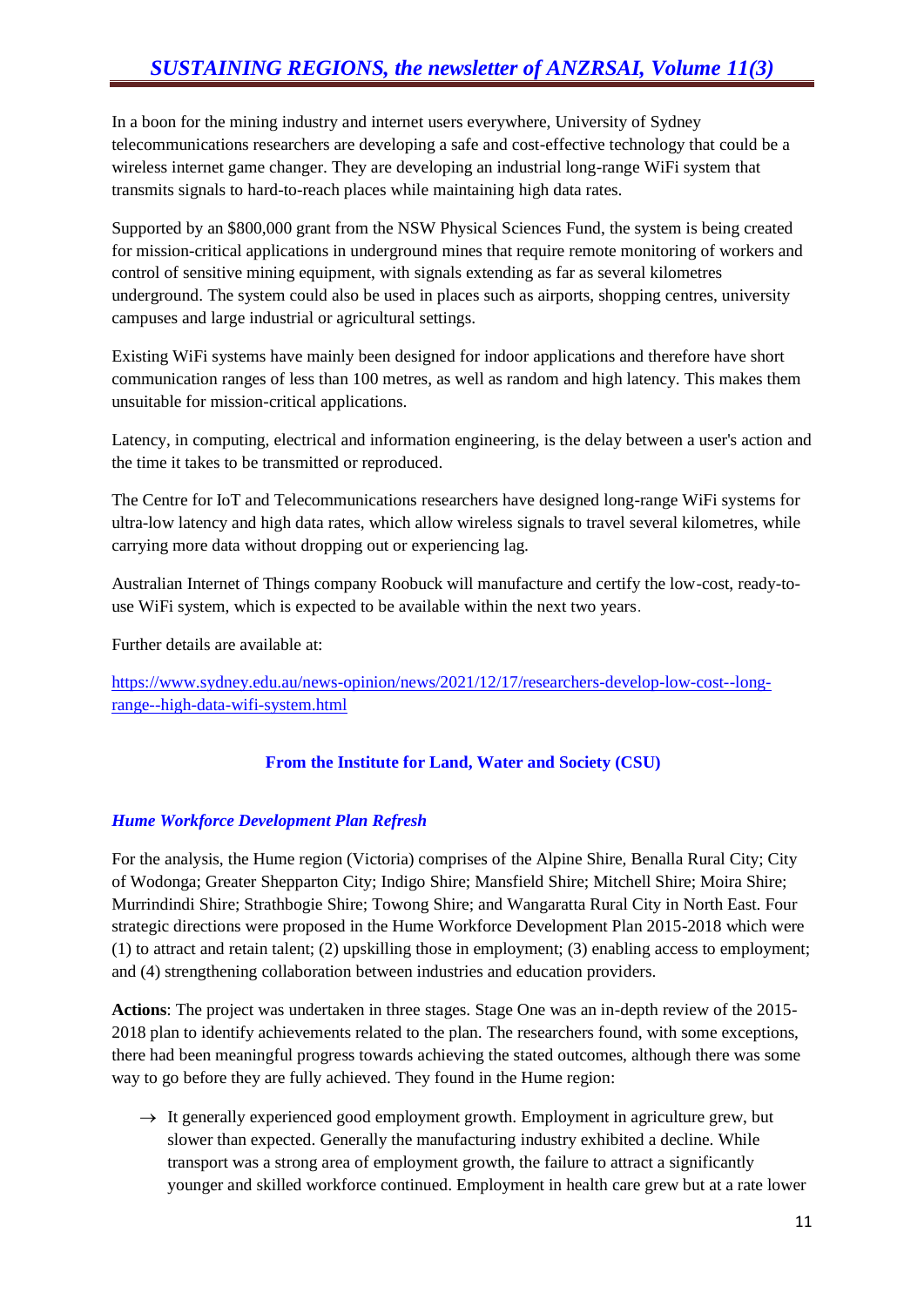than considered necessary to meet the growth in local demand. The defence industry has grown substantially as a regional employer. The prospects and performance of tourism was mixed.

- $\rightarrow$  Workforce participation for most age groups, except for those aged 30-34 years, fell. A major issue continues to be attracting workers aged 20-44 years.
- $\rightarrow$  While the education of the workforce is improving, it still lags behind the State's performance.
- $\rightarrow$  While improvements have been made to the Indigenous community's experience in the labor market, much more needs to be done.
- $\rightarrow$  The proportion of the population of working age in the CALD and disabilities communities appear to be increasing with more action needed to meet their needs
- $\rightarrow$  Data suggests that the expected results from interaction between industry and education providers is starting to appear.

Stage Two looked at what modifications or additions needed to be made to the goals, expected outcomes and proposed actions of the 2015-2018 Plan taking into account changes since 2015 in terms of the economic development, Government policy and theoretical and applied labor market development policy, including the concept of smart specialisation. Stage Three was the development of a new Hume Region Workforce Development Plan beyond 2018, drawing on the findings from Stage One and Two. The researchers have recommended that the original plan's four strategic directions continue, with some modifications, and that an additional three strategic actions be included, namely:

- initiating the introduction of labour market strategies to support Smart Specialisation
- build amenity to attract people to the region and to retain current population
- ensure the existence of implementation strategies.

*Output:* Hicks, J., Morrison, M., Forbes, P. (2020). Hume Workforce Development Plan Refresh Report prepared for the RDA/RDV Hume. \*The report has been presented to the funding body: The State of Victoria, Department of Jobs, Precincts and Regions.

# *Water for the Environment: Monitoring, Evaluation and Research in the Edward/Kolety - Wakool River System*

#### By Professor Robyn Watts and Dr Nicole McCasker

ILWS researchers have been examining ecosystem responses to environmental watering in the Edward/ Kolety-Wakool (EKW) river system since 2010, initially funded through several one-year projects, then under the Australian Government's Long-Term Intervention Monitoring program (2014-2019) and currently through the Monitoring, Evaluation Research Program (Flow-MER) (2019- 2022) (https://flow-mer.org.au/). These programs have sought to understand how water for the environment is helping maintain, protect and restore water-dependent ecosystems and native species across the Murray-Darling Basin (MDB), inform adaptive management and support environmental water decision making.

The Flow-MER program is being undertaken in seven areas in the MDB, one of which is the Edward/Kolety Wakool river system. The project in the EKW system, led by Professor Robyn Watts from ILWS, is a collaborative partnership between researchers, water managers and community. Team members are from Charles Sturt University, NSW Department of Primary Industries (Fisheries), NSW Department of Planning, Industry and Environment, La Trobe University,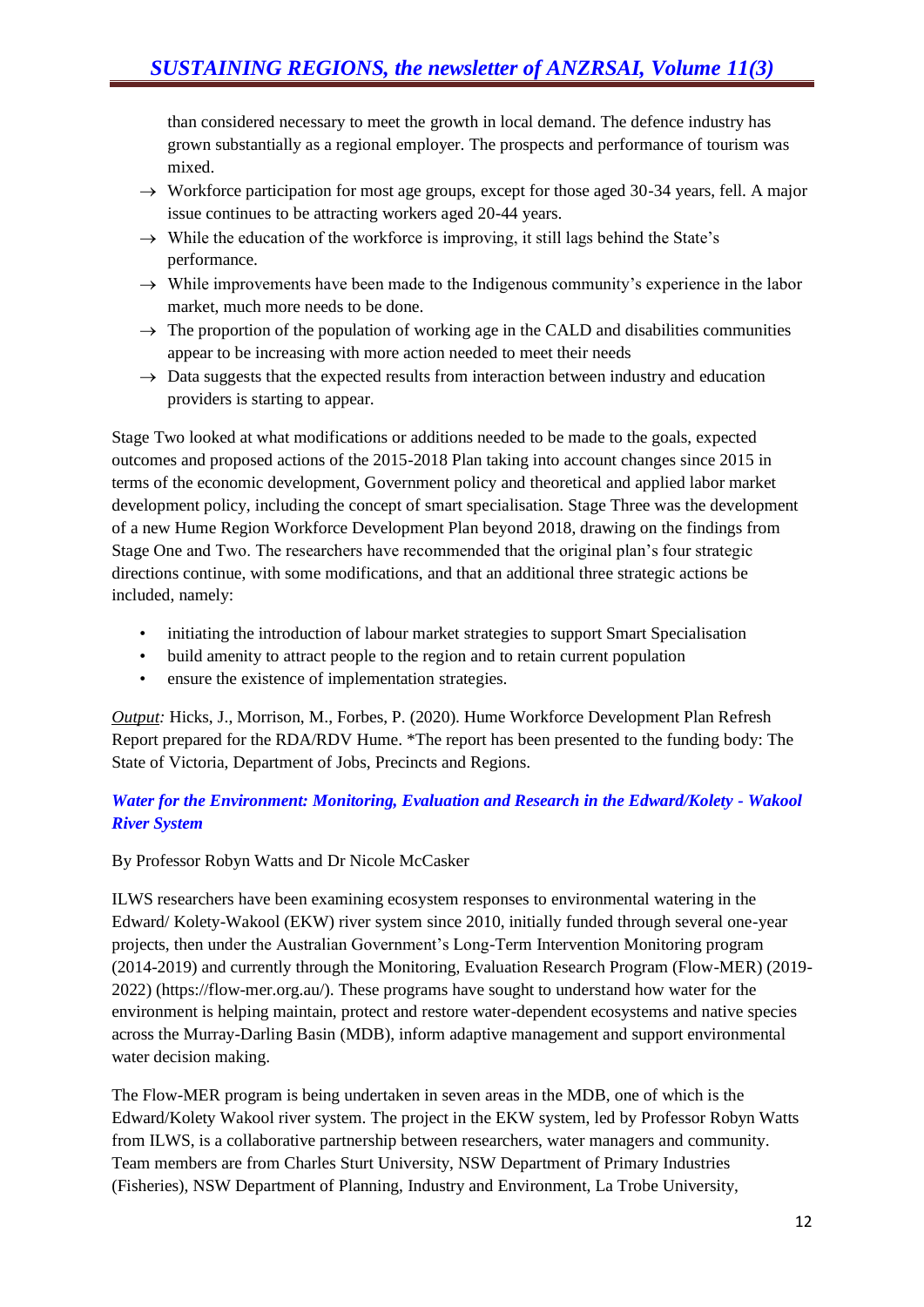Streamology, and three local community organisations: the Edward-Wakool Angling Association, Yarkuwa Indigenous Knowledge Centre and The Western Murray Land Improvement Group.

The EKW River system is a large anabranch system of the Murray River in the southern Murray-Darling Basin. It is a complex network of interconnected perennial rivers, ephemeral creeks, floodplain forests and wetlands. The area has a rich and diverse Indigenous history, supports a productive agricultural community and supports many recreational uses such as fishing, birdwatching and bushwalking. The flow regimes of rivers in the EKW river system have been modified due to river regulation. Environmental water is being delivered in this river system to provide refuge habitat, spawning cues and connected flows to link the Edward/Kolety-Wakool system to the MidMurray. The EKW river system plays a key role in the operations and ecosystem function of the Murray River and the southern MDB, connecting upstream and downstream ecosystems in the mid-Murray River. The multiple streams and creeks in this system provide important refuge and nursery areas for fish and other aquatic organisms, and adult fish regularly move between this system and the Murray River

We are using an integrated ecosystem approach to evaluate the responses to Commonwealth environmental watering. The indicators monitored are hydrology, water quality and carbon characterisation, stream metabolism, riverbank and aquatic vegetation, and fish (spawning, recruitment and adult populations). Applied research is also taking place, including projects investigating community perceptions of environmental water in the region, freshwater turtle movement and condition, and the utility of novel eDNA techniques to identify presence and spatial distribution of threatened, uncommon and iconic species. What we've learned Environmental watering actions over multiple years have supported the long-term recovery of aquatic and riverbank plants, fish recruitment and recovery of the fish community.

Some examples of outcomes from specific environmental water actions in the EKW river system include:

- $\triangleright$  Spring environmental flow pulses increased lateral connectivity, resulting in increased primary productivity, increased germination and flowering of riverbank plants, and increased fish spawning of some fish species
- $\triangleright$  Base flows during hot weather in summer and autumn maintained good water quality (especially dissolved oxygen concentrations) to support native fish populations
- $\triangleright$  Environmental flows delivered during winter (when there would have otherwise been the operational shutdown in of some tributaries) maintained the longitudinal connectivity of habitats, increased opportunities for movement of fish, and has supported the survival of aquatic plants
- $\triangleright$  Delivery of environmental water via the irrigation network system during hypoxic blackwater events created refuge habitat (areas with good dissolved oxygen concentration) that supported the survival of fish.

A key aspect of the engagement strategy of this project is to partner with community organisations on collaborative projects including:

- $\triangleright$  A research project on turtle populations in the Edward/Kolety River in partnership with the Yarkuwa Indigenous Knowledge Centre.
- $\triangleright$  A research project on fish spawning research in partnership with the Edward-Wakool Angling Association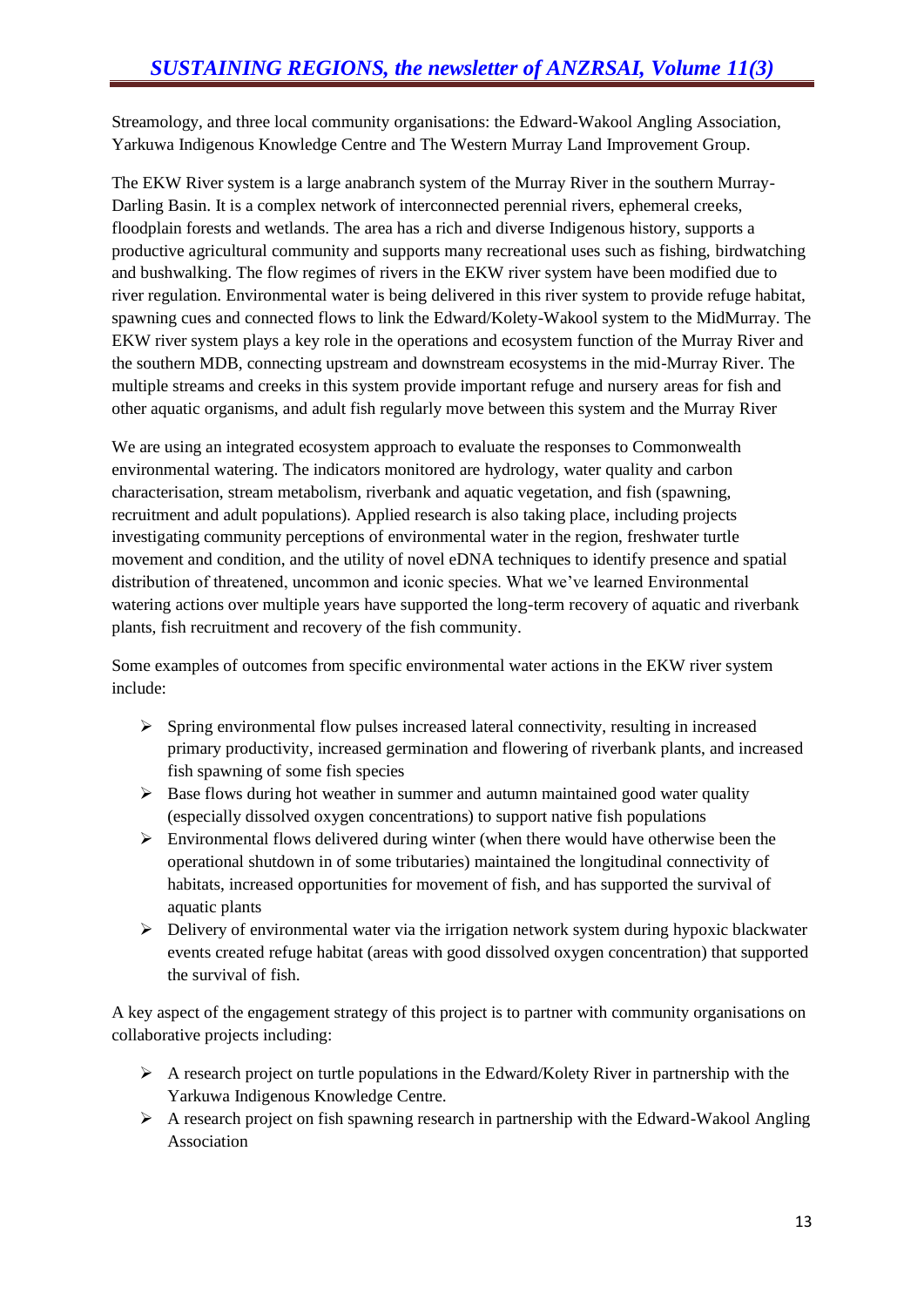$\triangleright$  A community field day at Werai Forest and several school workshops which gave the local community an opportunity to see how monitoring is done, learn about the findings and share their experiences and knowledge.

For more information please read at: [https://cdn.csu.edu.au/\\_\\_data/assets/pdf\\_file/0009/3908160/Connections-Issue-62.pdf](https://cdn.csu.edu.au/__data/assets/pdf_file/0009/3908160/Connections-Issue-62.pdf)

For Reports, newsletters and other information on the Edward/Kolety-Wakool Monitoring, Evaluation and Research Program is available on these websites:

<https://flow-mer.org.au/selected-area-edward-koletywakool/>

<https://www.csu.edu.au/research/ilws/research/environmental-water/edwardkolety-wakool-mer>

# **From CEDA**

# *More Australian Children Condemned to Poverty without urgent Action*

www.nationaltribune.com.au (Dec 2021)

Australia is committing between 280,000 to 550,000 young Australians born in the next decade to future poverty unless urgent action is taken to tackle disadvantage, a new report by CEDA has found.

The report, Disrupting Disadvantage, finds that Australia needs to fundamentally change how it supports and identifies people in disadvantage, using data to act earlier to prevent children being locked in a cycle of poverty.

"We are still waiting to see the full impacts of the COVID-19 pandemic, but there is already evidence the pandemic has further exacerbated the financial, employment and health hardships of Australia's most vulnerable," says CEDA Chief Economist Jarrod Ball.

Unless Australia addresses these issues now, we will be entrenching the next generation of poverty and disadvantage. In 2015, as part of Australia's commitment to the UN Sustainable Development Goals, Australia committed to halve the proportion of men, women and children living in poverty by 2030. Six years on, Australia has made no progress against this commitment with the proportion of Australians living in poverty remaining above 13 per cent.

"What is of most concern is that despite making no progress towards this commitment to significantly reduce poverty, governments have set no intermediate targets, milestones, reform actions or reporting frameworks to change course," says Mr Ball.

Today, 17.7 per cent of Australian children under the age of 15 are living in poverty. Research shows that children who grow up in poverty are three times more likely to experience poverty in adulthood.

"By choosing to do nothing and ignoring the need to change Australia's piecemeal social support system, we are making a choice as a society to commit too many young Australians into entrenched disadvantage," says Mr Ball.

Australia's systems to support disadvantaged individuals and families are fragmented and disconnected, spread between Federal and State governments with too little information sharing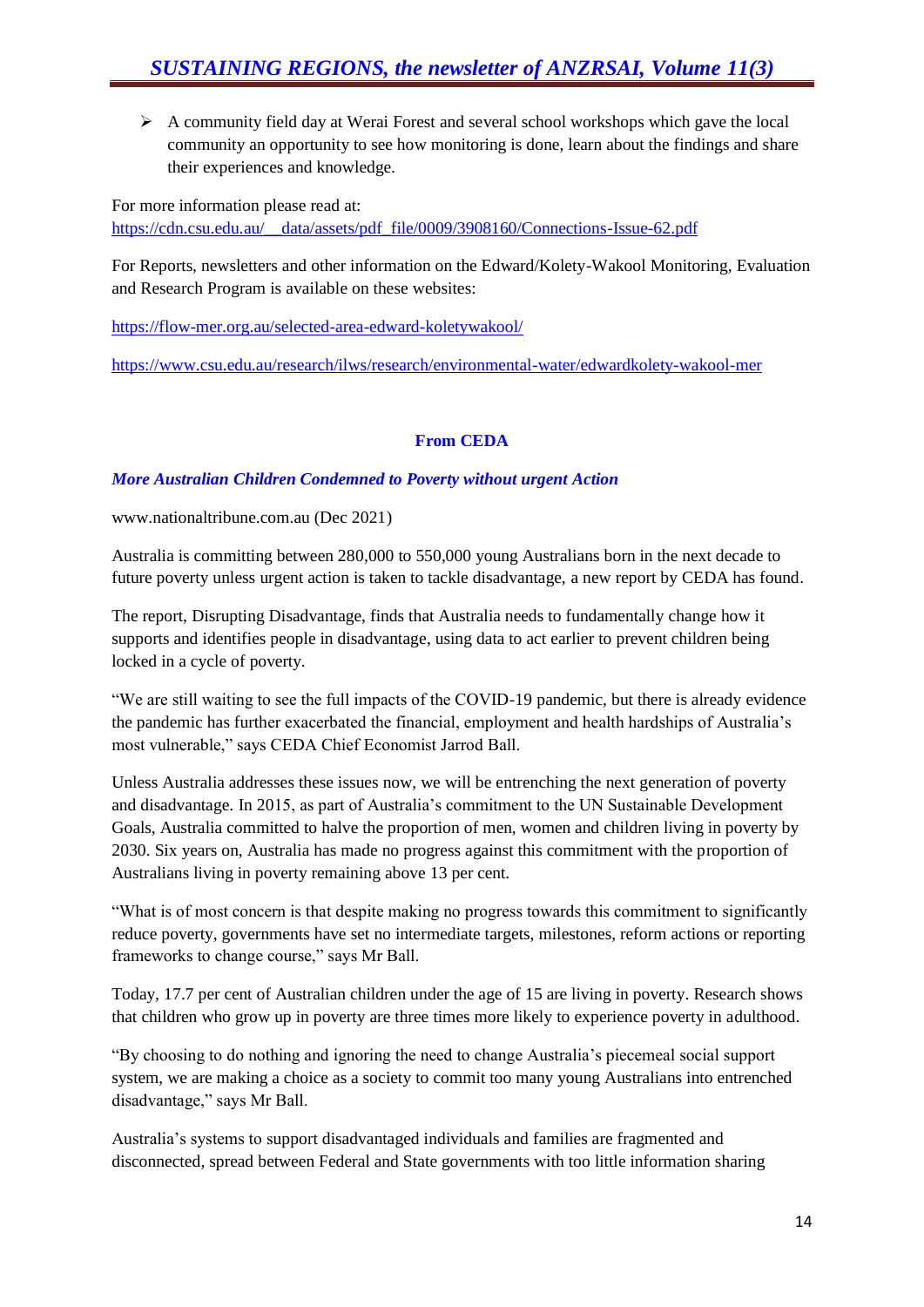between programs. This all too often means families and individuals, especially those who are not in regular contact with support services, slip between the cracks.

CEDA recommends using shared data across levels of government to address this problem and identify those most at risk, enabling early intervention strategies to break the cycle of disadvantage.

Making this happen requires some clear and tangible reform commitments by government set out in an overarching National Agreement to reduce disadvantage and poverty. This agreement should focus on two actions to build momentum for a data-led approach:

To establish a consolidated linked national human services data asset by 2025, creating a more holistic picture of children and families most at risk of future poverty and the effectiveness of different policies; and

Pilot new early interventions based on predictive analytics, moving to a 'we find you' approach rather than waiting for families to be in crisis or leaving behind those outside the system.

"We have an obligation to use all the tools at our disposal to overcome entrenched disadvantage," says report co-author CEDA Senior Economist Cassandra Winzar.

"The use of data to identify and assist our most vulnerable is an underdeveloped yet crucial tool which must be invested in across all levels of government. It also enables governments to take a proactive approach to consistently identifying those most at risk. We also know that intervention and tailored comprehensive support and services in early childhood is key to breaking the cycle of disadvantage."

The national human services data asset would leverage the new Intergovernmental Agreement on Data Sharing to link data from the federal government (such as Medicare and Centrelink) and state governments (such as health, child protection and justice data), working in a similar way as New Zealand's Integrated Data Infrastructure.

The human services data asset would be de-identified and designed with strong privacy safeguards that mitigate against harmful and unethical interventions. It would provide the basis for designing and evaluating the effectiveness of policies developed to prevent the onset of child poverty.

An integrated data approach to support early childhood intervention has been used overseas, illustrating how the use of data can make significant inroads into entrenched disadvantage.

Access the full report here:

[https://cedakenticomedia.blob.core.windows.net/cedamediacontainer/kentico/media/researchcatalogue](https://cedakenticomedia.blob.core.windows.net/cedamediacontainer/kentico/media/researchcataloguedocuments/research%20and%20policy/pdf/ceda_disadvantage_report_final.pdf) [documents/research%20and%20policy/pdf/ceda\\_disadvantage\\_report\\_final.pdf](https://cedakenticomedia.blob.core.windows.net/cedamediacontainer/kentico/media/researchcataloguedocuments/research%20and%20policy/pdf/ceda_disadvantage_report_final.pdf)

# **From the Productivity Commission**

#### *Working from home: What's next?*

Michael Brennan, The Productivity Commission (October 2021)

If an alien came to Earth, what would they make of the daily commute? Millions of people getting up each day, going from one building to another in the morning, then doing the opposite at night.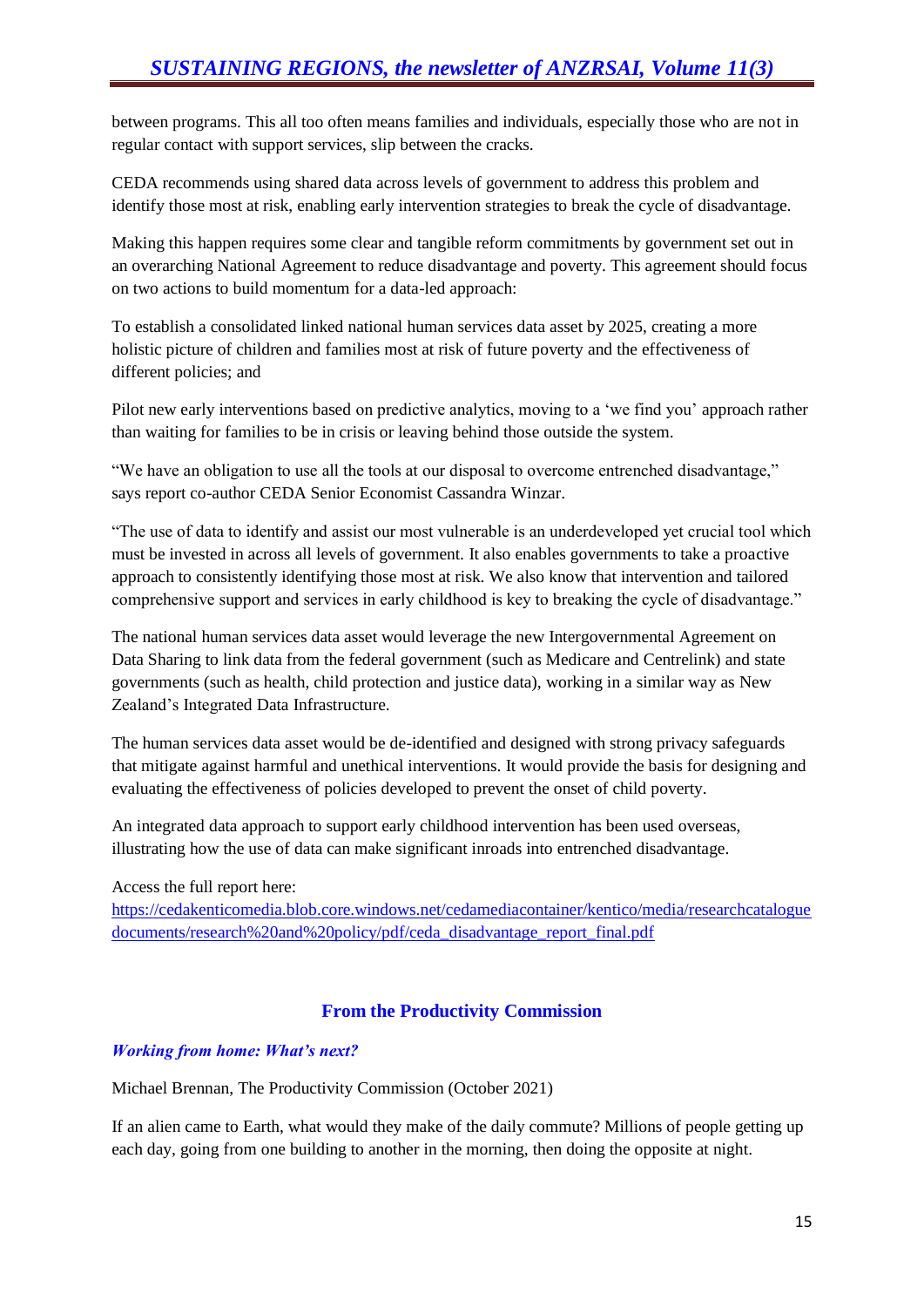A time traveller from the 1700s would also find it odd. Back then, most people worked from home: as farmers, weavers, blacksmiths, and other self-employed artisans; or doing backbreaking household chores – fetching water, washing clothes, cutting firewood or making candles.

It was the rise of the factory, and then the office, that brought workers together on mass (helped by cheap transport). This turbo-charged productivity and prosperity.

Are we at another turning point? COVID-19 forced a mass experiment in working from home. Before COVID, around 8 per cent of Australian employees worked from home some of the time. On any given day it was more like 2 per cent. In 2020, it shot up to 40 per cent and in future, will probably settle somewhere between those extremes.

We estimate that about two thirds of jobs in the Australian economy cannot be done reliably from home (think nurses, hairdressers and construction). The other third can, but probably won't all the time. Avoiding the commute (now averaging 67 minutes per day in capital cities) is of great value to workers but getting together in the office still has its benefits (for collaboration, creativity and social interaction). Hence the emerging popularity of the 'hybrid' model.

Here is a conservative scenario: If half of those who can work from home do so two days a week, around 7 per cent of the hours worked on any given day would be done from home.

That would be a big change – three times as much remote work as before COVID, and nearly one in five employees working from home some of the time. From another angle, it's modest  $- a 5$  per cent fall in the number of people commuting to work on any given weekday.

Some worry about productivity. Are we really that efficient working from home? The general view from workers and bosses is that it has worked better during COVID than they previously would have thought. Survey evidence suggests some feel more productive, some less, but mainly it's about the same. Across the economy, if an extra 5 or even 10 per cent of work is done remotely, it will tend to be done by those who are relatively productive, since bosses have to agree to the arrangement.

Nor is it the death of the CBD. Yes, offices will need to adapt. Their core role could be redefined around creating space for collaboration and sharing ideas. If there is a bit less demand for office space overall, we would expect rents to fall slightly which could encourage new businesses into the central city for the first time. The attraction of a central location is strong, and Australian cities have proven resilient to past shocks.

Sadly there is limited evidence that working from home will solve traffic congestion. Remote workers tend to make more non-work car trips; and for the commute they disproportionately use public transport.

Working from home can also have a downside. Many people find it hard to switch off, working extra hours and blurring the distinction between work and family time. Overseas evidence suggests remote workers miss out on an average of around 20 minutes of incidental exercise each day.

But in general, remote working is part a long tradition of technological progress which expands choice and opportunity. As with other uptake of digital technology, it took the pandemic to force us to experiment.

As restrictions ease, that experimentation will continue – but this time with businesses and employees trying out different models to see what works best.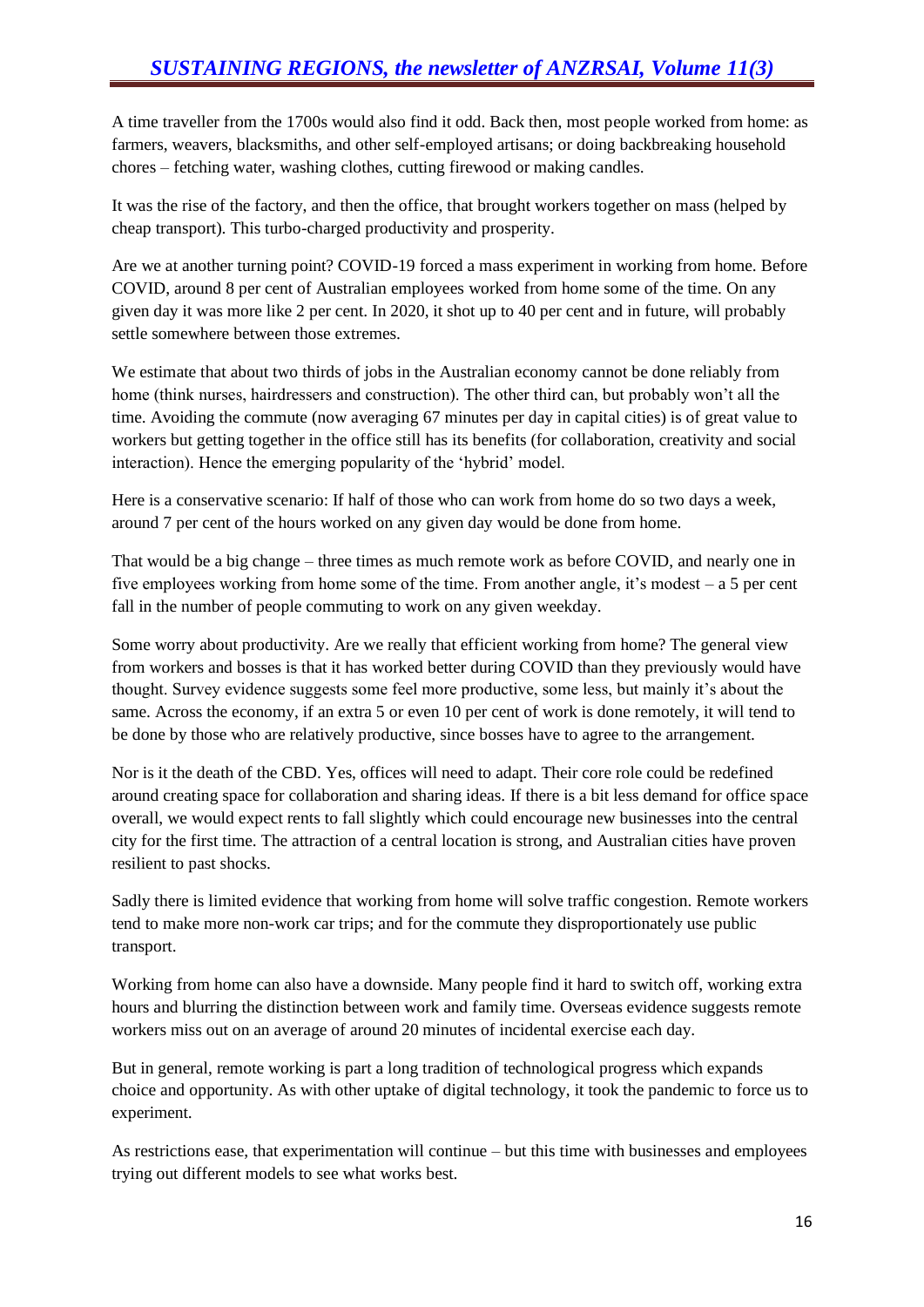At some level working from home is likely here to stay. But it is unlikely that the daily commute will be completely foreign to future generations as much as it would to those of the distant past.

Access the full paper here: [https://www.pc.gov.au/research/completed/working-from](https://www.pc.gov.au/research/completed/working-from-home/working-from-home.pdf)[home/working-from-home.pdf](https://www.pc.gov.au/research/completed/working-from-home/working-from-home.pdf)

# **From the Business Insider Australia**

# *Regional Housing Crisis: Locals say They have Nowhere to Live*

The work from home revolution has helped trigger a migration to the regions. Now, locals say they have nowhere to live

- $\rightarrow$  Pandemic-induced uptake of hybrid and remote work has seen "knowledge workers" migrate to the regions in droves, pricing locals out of the market both as renters and buyers.
- $\rightarrow$  Experts say it isn't just the rate of homelessness that's alarming, but that it has become more prevalent among middle income earners.
- $\rightarrow$  The Greens and the federal Labor Party have each presented election policies to address the problem, but industry advocates say action is needed sooner.

Affordable housing has drifted far out of reach for many Australians. But for residents of regional Australia, housing supply is being suffocated by a pandemic-induced migration and steepening construction costs.

Complex lending processes and unaffordable risk premiums are suppressing much of the regional housing market, experts say, while workers on as much as \$86,000 are on the brink of homelessness, pushed out of a rental market swarmed by remote "knowledge workers".

Michele Adair, the CEO of one of NSW's largest community housing providers, Housing Trust, and chair of the peak body for community housing in the state, said the circumstances are as much of a human crisis as climate change is.

"We have such a shortfall in affordable rental housing now, really, our government should be having a conversation, 'Well, if we don't fix it, who are we going to leave homeless?" Adair told Business Insider Australia.

"It's really that dire. It really is."

Adair said the situation is at its worst in Australia's coastal areas, where the strain added to the local housing market by remote workers is being compounded by homeowners looking to cash in while the housing market runs red hot.

"Many parts of New South Wales have effectively zero rental vacancies. So, we've got renters having homes sold out from underneath them, because, you know, somebody is going to make a windfall," Adair said.

"So that situation is making the rental crisis even worse," she said. "And typically, in the past, we used to see worse social housing waiting lists in metropolitan Sydney. But that is no longer the case. Now we are seeing [waiting lists as long as] five to 10-years, plus."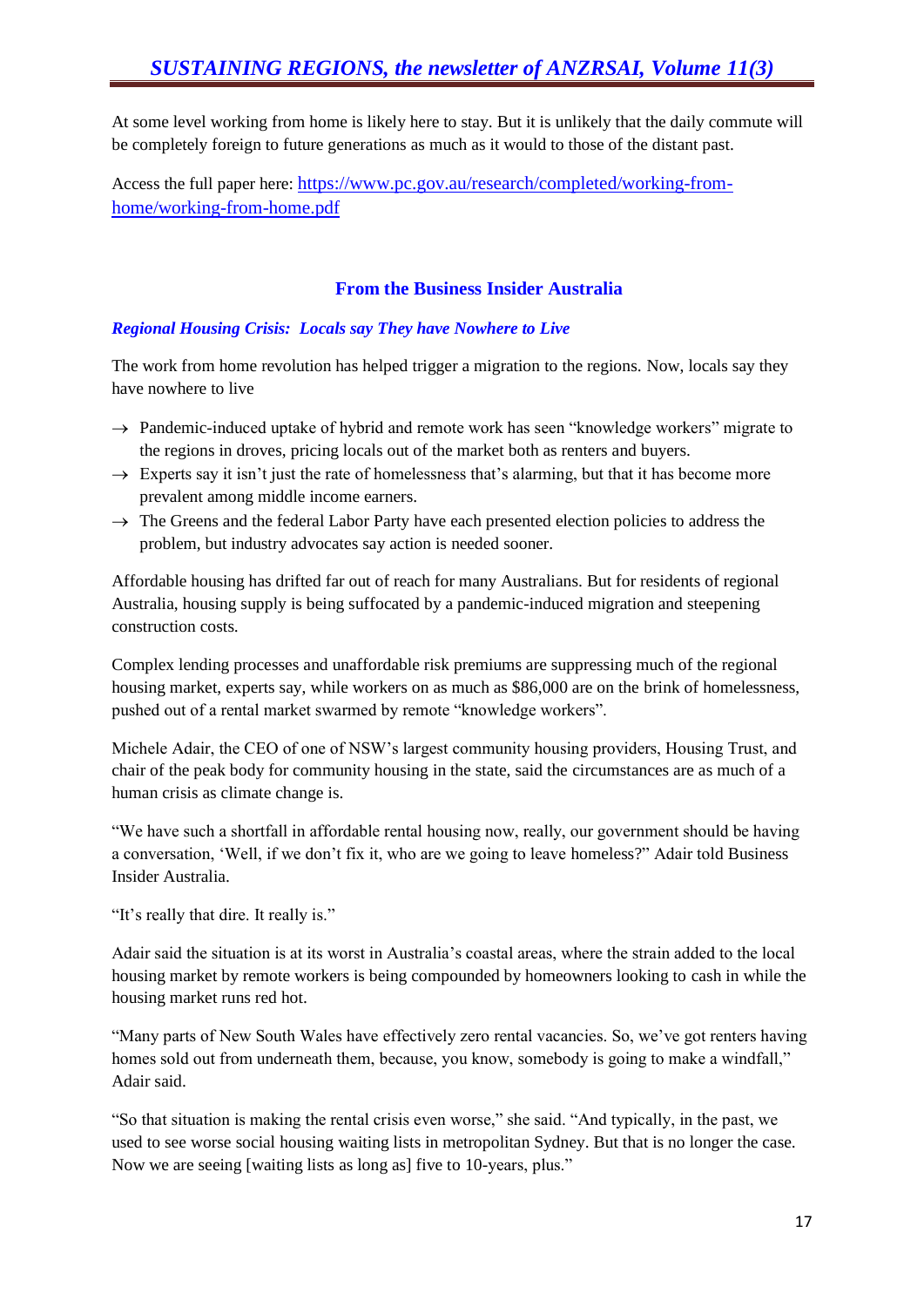# *SUSTAINING REGIONS, the newsletter of ANZRSAI, Volume 11(3)*

Further details are available at: [https://www.businessinsider.com.au/regional-migration-leaves](https://www.businessinsider.com.au/regional-migration-leaves-pushes-regional-australians-out-of-housing-market)[pushes-regional-australians-out-of-housing-market](https://www.businessinsider.com.au/regional-migration-leaves-pushes-regional-australians-out-of-housing-market)

# **THE CONVERSATION**

#### *COVID has changed students' needs and expectations. How do universities respond?*

Misha Ketchell (December 2021)

One could be forgiven for thinking moving lectures online is the only change to the higher education experience to come from the COVID-19 pandemic. Barely a day goes by without a headline that another university will conduct "lectures" in online mode only. But there is so much more potential for change in the wake of the pandemic. Our experiences in Australia and the UK have shown one significant change is that university decision-making has become more student-centred in response to students' demands for flexibility.

Flexibility is often understood as student preferences for modes of learning. Some students see benefits in fully online learning and may decide to continue in that mode. The majority, though, have expressed a strong desire to return to campus. But they want to retain the flexibility of online learning.

One could be forgiven for thinking moving lectures online is the only change to the higher education experience to come from the COVID-19 pandemic. Barely a day goes by without a headline that another university will conduct "lectures" in online mode only. But there is so much more potential for change in the wake of the pandemic. Our experiences in Australia and the UK have shown one significant change is that university decision-making has become more student-centred in response to students' demands for flexibility.

Flexibility is often understood as student preferences for modes of learning. Some students see benefits in fully online learning and may decide to continue in that mode. The majority, though, have expressed a strong desire to return to campus. But they want to retain the flexibility of online learning.

#### **How can universities meet these expectations?**

Let's take timetabling as one example. For decades, timetables have been produced to maximise the use of expensive campus infrastructure. Students had to fit their complex lives around that.

During emergency remote teaching many students were able to choose an online class or watch a recording at a time that suited them. Having experienced this flexibility, there is increasing evidence of a demand for 24/7/365 access to learning. Or is there? Have we really understood students' "demands" for flexibility and are we making decisions in their best interests?

Such 24/7 flexibility involves a significant trade-off for students. For one thing, it means they lose consistent contact with the same peers as they dip in and out of different classes.

Current timetables mean students sometimes travel significant distances for a single one-hour class. It's not surprising these students would prefer to access a class remotely or at a later time.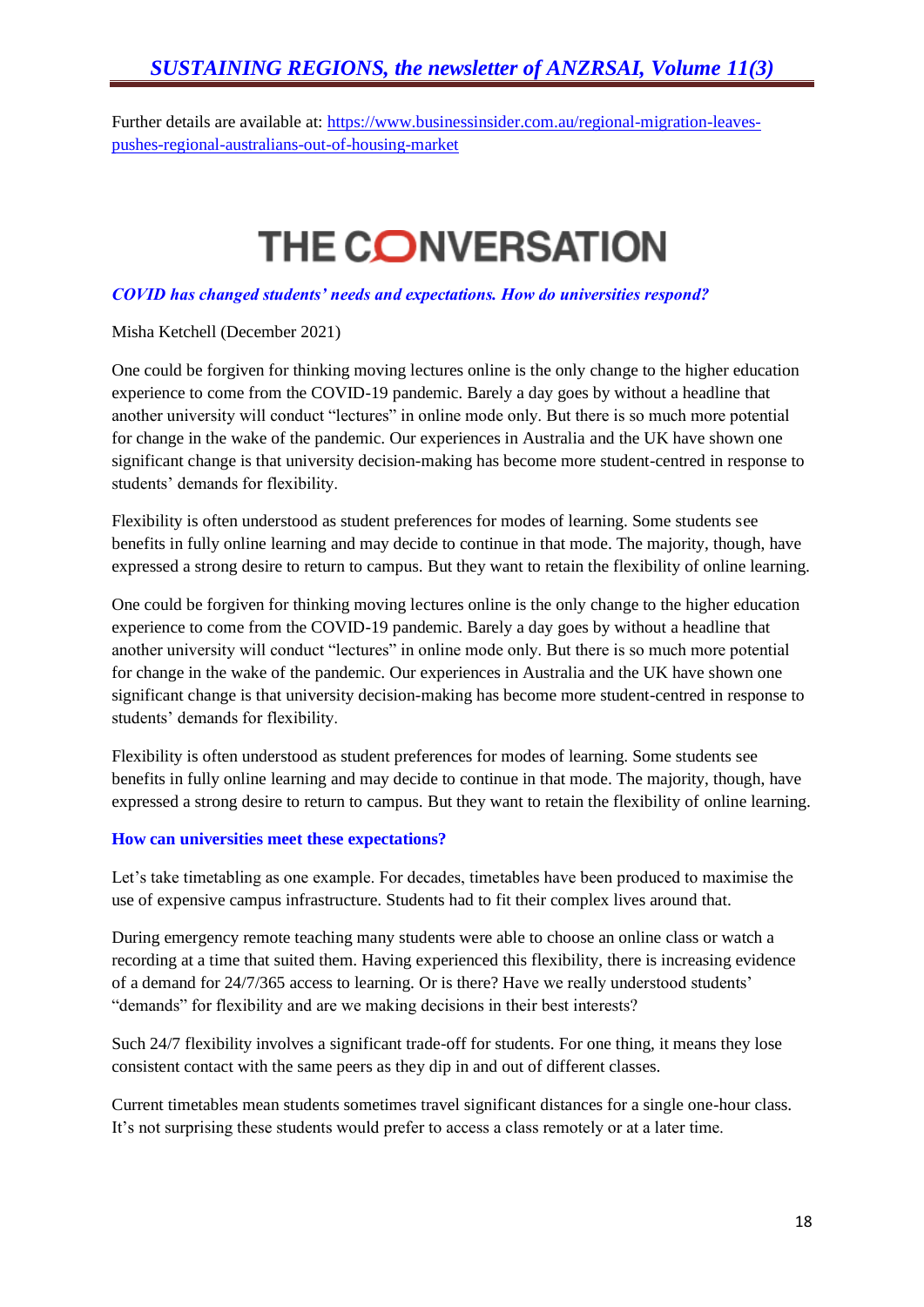But could we use technology to build timetables that cluster classes over fewer days to reduce students' total travel time? In this way, a student-centred approach would fit in with students' lives rather than the other way around. At the same time, it would protect the essential elements of the oncampus experience.

Consider what kind of post-COVID, on-campus experiences students want. Students enrolled at campus-based institutions often said they missed the social environment during lockdown. So it is no surprise they now seek social opportunities to make new friends, build new networks through social activities like clubs and societies, engage with different perspectives and be physically located within the academic community.

More on this story is available at: [https://theconversation.com/covid-has-changed-students-needs-and](https://theconversation.com/covid-has-changed-students-needs-and-expectations-how-do-universities-respond-172863)[expectations-how-do-universities-respond-172863](https://theconversation.com/covid-has-changed-students-needs-and-expectations-how-do-universities-respond-172863)

# **CONFERENCES and STUDY OPPORTUNITIES**

# **ANZRSAI 2022 Conference**

The ANZRSAI 45<sup>th</sup> Annual Conference will be held in Charles Sturt University, Wagga Wagga Campus. Further details will be available in early 2022 on ANZRSAI website.

# **Regional Studies Blog**

Professor Paul Dalziel, Executive Officer, ANZRSAI has recommended the Regional Studies Association Blog, which has been running since 2010. Each post is an easy-to-read piece between 500 and 750 words on a topical issue in regional studies.

The link is [https://www.regionalstudies.org/category\\_news/rsa-blog/.](https://www.regionalstudies.org/category_news/rsa-blog/) A recent contribution that is relevant to ANZRSAI as we plan for the new post-CoVID normal is the following item: [Moving](https://www.regionalstudies.org/news/moving-towards-a-new-conference-model-the-rocky-road-to-virtual-conferencing/)  [towards a new conference model? The rocky road to virtual conferencing,](https://www.regionalstudies.org/news/moving-towards-a-new-conference-model-the-rocky-road-to-virtual-conferencing/) by Daniela Carl and Alex Holmes. Ashleigh Weeden talks about the 'right to be rural' during the CoVID epidemic in a contribution entitled COVID-19 and Cottage Country: Exploring place, power, and policy in the 'right [to be rural'.](https://www.regionalstudies.org/news/covid-19-and-cottage-country-exploring-place-power-and-policy-in-the-right-to-be-rural/)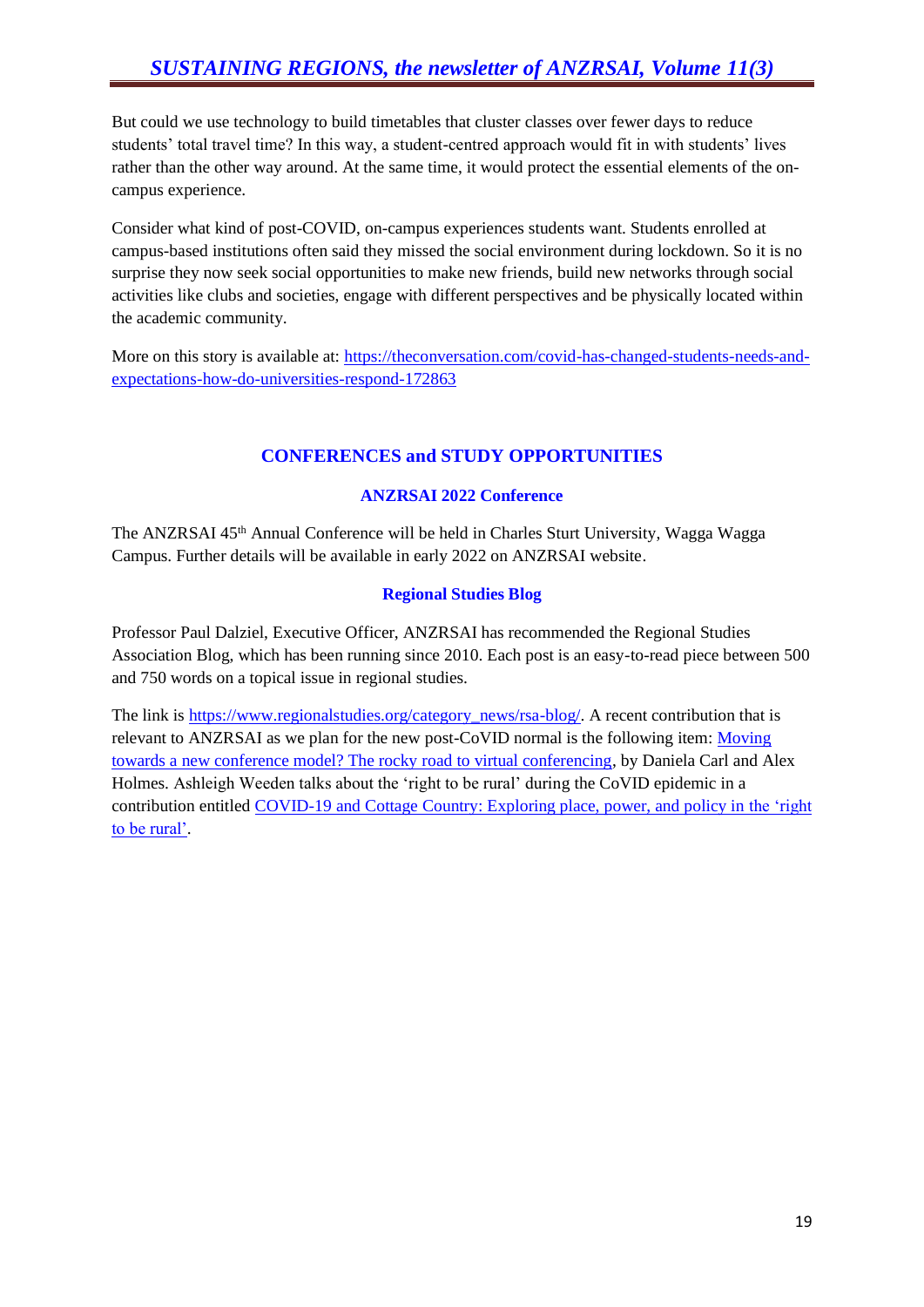# **CURRENT RESEARCH ABSTRACTS**

# **ANZRSAI Abstract Alerts**

To contribute to ANZRSAI Abstract Alerts email the editors a title, abstract, and citation.

Joseph Drew: [Joseph.Drew@uts.edu.au](mailto:Joseph.Drew@uts.edu.au)

Yogi.Vidyattama [Yogi.Vidyattama@canberra.edu.au](mailto:Yogi.Vidyattama@canberra.edu.au)

We would like to draw your attention to the abstracts from Australasian Journal of Regional Studies and a YouTube Channel 'Professor Joseph Drew's World of Local Government'

For the latter it can be found in: [https://www.youtube.com/channel/UCXn5CI2](http://antispam.csu.edu.au:32224/?dmVyPTEuMDAxJiZlNzRmZTZlNjQ0YTRhNTgwZj02MTlBQjJEOF85MDM5NF8xNTEwMl8xJiYxOGZiOWEzYjNkMWMzOWI9MTMzMyYmdXJsPWh0dHBzJTNBJTJGJTJGd3d3JTJFeW91dHViZSUyRWNvbSUyRmNoYW5uZWwlMkZVQ1huNUNJMng1aDFjZ0VzYVQ4bkxLOWclMkZ2aWRlb3M=) [x5h1cgEsaT8nLK9g/videos](http://antispam.csu.edu.au:32224/?dmVyPTEuMDAxJiZlNzRmZTZlNjQ0YTRhNTgwZj02MTlBQjJEOF85MDM5NF8xNTEwMl8xJiYxOGZiOWEzYjNkMWMzOWI9MTMzMyYmdXJsPWh0dHBzJTNBJTJGJTJGd3d3JTJFeW91dHViZSUyRWNvbSUyRmNoYW5uZWwlMkZVQ1huNUNJMng1aDFjZ0VzYVQ4bkxLOWclMkZ2aWRlb3M=)

The whole purpose of the channel is to help local government help other people. So, please consider subscribing and sending the link on to colleagues.

In a few weeks' time Prof. Joseph Drew will start uploading videos by some of his colleagues from around the world which will provide people with new global insights into what can be done to make LG even stronger.

#### *A review of COVID-19 modelling strategies in three countries to develop a research framework for regional areas*

Azizur Rahman, Md Abdul Kuddus, H.L. Ip, & Michael Bewong

Abstract: At the end of December 2019, an outbreak of COVID-19 occurred in Wuhan city, China. Modelling plays a crucial role in developing a strategy to prevent a disease outbreak from spreading around the globe. Models have contributed to the perspicacity of epidemiological variations between and within nations and the planning of desired control strategies. In this paper, a literature review was conducted to summarise knowledge about COVID-19 disease modelling in three countries—China, the UK and Australia—to develop a robust research framework for the regional areas that are urban and rural health districts of New South Wales, Australia. In different aspects of modelling, summarising disease and intervention strategies can help policymakers control the outbreak of COVID-19 and may motivate modelling diseaserelated research at a finer level of regional geospatial scales in the future.

To Cite: Rahman, Viruses, 13(2185), 1-23.

DOI: https://doi.org/10.3390/v13112185

*Tailoring immunisation programmes in Lismore, NSW; the thing we want our children to do is be healthy and grow well and immunisation really helps that*

Susan Thomas, Virginia Paden, Carolyn Lloyd, Jacqueline Tudball & Paul Corben

Abstract: In Lismore, NSW 175 children were overdue for scheduled vaccinations, with 11% being Aboriginal (2018). This study aimed to gain a deeper understanding of the reasons for low coverage. Parents and service providers were invited to interviews and focus groups. Open ended questions were asked about immunisation barriers and enablers and what strategies may be effective in improving coverage in Lismore. We interviewed 35 participants. Six themes were developed; i) Childhood immunisation in Lismore is limited by access barriers to health services, ii) Some families may need additional support to access immunisation services, iii) Health services need to ensure that Aboriginal families feel safe and comfortable when accessing their service, iv) Parents valued reminders and recalls to keep their children's immunisations up to date, v) Parent's views influence their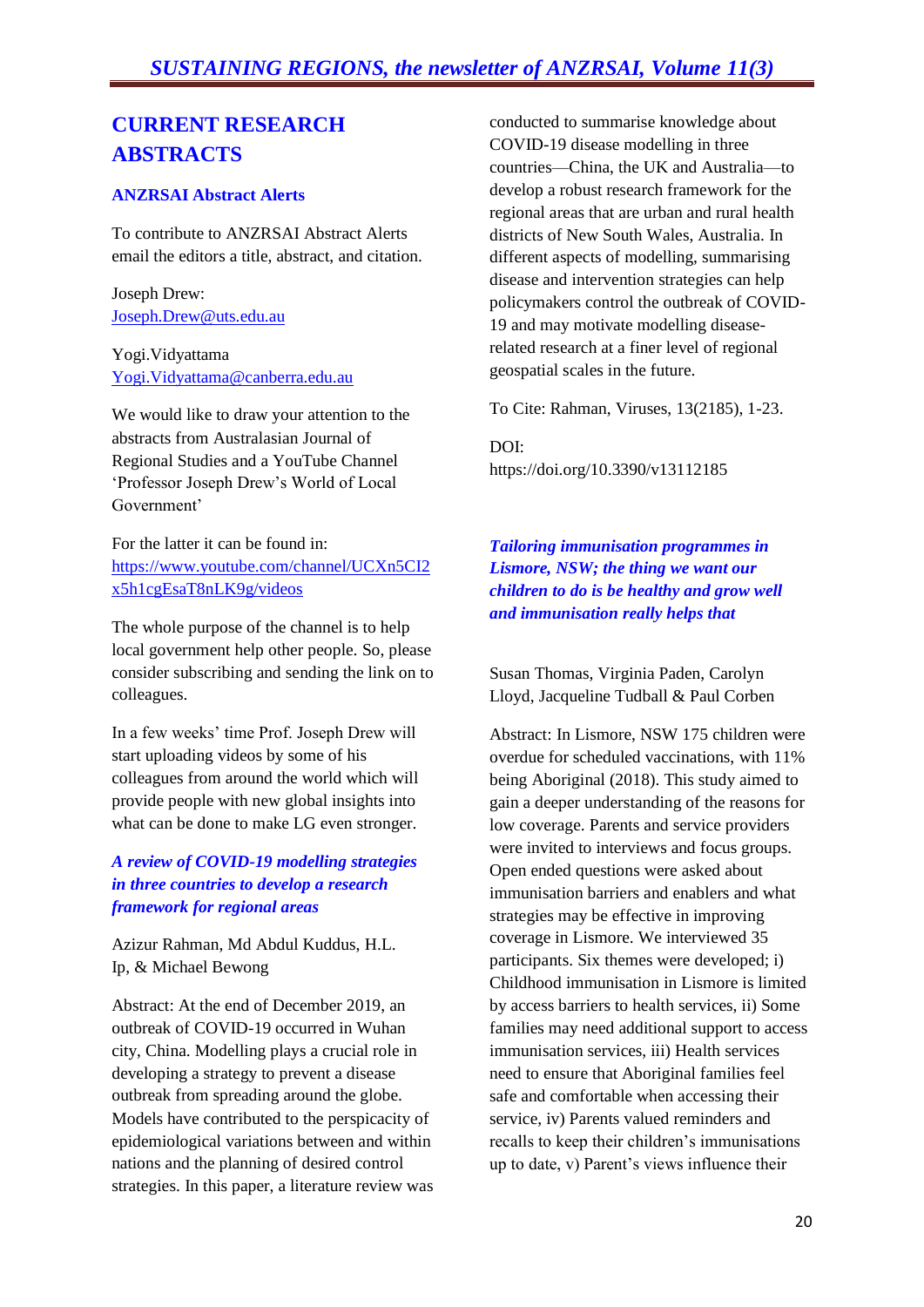decisions to immunise their children, vi) Reliable information about immunisation needs to be available in ways that are meaningful and appropriate for parents. Access barriers and vaccine hesitancy were contributing to children falling behind in their scheduled immunisations in Lismore. More flexible health services, culturally safe and appropriate care and more practical support can help overcome structural barriers to health services. Tailored health messages for both Aboriginal and non-Aboriginal parents can assist parents in making wise vaccination choices. More consistent analysis and reporting of routinely available data can identify pockets of low coverage. Publicly funded health services and ACCHS are well placed to provide flexible immunisation services for those families who may struggle with access barriers.

Rural and Remote Health (Online).

#### DOI:

https://www.rrh.org.au/journal/early\_abstract/ 6803

**Regional Studies** Vol. 55, Issue 12, 2021

# *Making blockchain real': regulatory discourses of blockchains as a smart, civic service*

#### Maral Sotoudehnia

# Pages 1857-1867 [https://doi.org/10.1080/00343404.2021.18826](https://doi.org/10.1080/00343404.2021.1882671) [71](https://doi.org/10.1080/00343404.2021.1882671)

Abstract: Policymakers across Canada are considering the blockchain to enable smart(er) governance. Despite the technology's infancy, jurisdictions perceive smart tools as one of many ways to govern efficiently. Critical geographers, however, remain circumspect of datafication as a value-making process, and have traced myriad ways data-driven

technologies participate in the materialization of smart policy mobilities and governance. This article uses autobiography to highlight discourses positioning blockchain technology as a data-driving and -producing civic service. Empirical findings suggest that Canadian policymakers draw on entrepreneurial discourses of digital leadership, transparent data management and digital empowerment to justify their plans in 'making blockchain real'. These regulatory discourses promote datafication through blockchains to improve government services.

# *Fragmented governance, the urban data ecosystem and smart city-regions: the case of Metropolitan Boston*

Rob Kitchin & Niamh Moore-Cherry

Pages 1913-1923 [https://doi.org/10.1080/00343404.2020.17356](https://doi.org/10.1080/00343404.2020.1735627) [27](https://doi.org/10.1080/00343404.2020.1735627)

Abstract: Through an empirical focus on Metropolitan Boston, this paper examines the effects of territorial politics and fragmented metropolitan governance on an urban data ecosystem and endeavours to enact a smart city-region. The fragmented governance of Metro Boston reduces scales of economy and produces interjurisdictional data incompatibilities that limit spatial intelligence, foster back-to-back planning and stifle the benefits of open data. Highlighted is the irony that in order to address fragmented governance, there is a need for greater information-sharing, but that very activity is stymied because of a deeply rooted localist agenda that resists more collaborative, metroregional governance arrangements.

# *Regions in Covid-19 recovery*

David Bailey, Riccardo Crescenzi, Elisa Roller, Isabelle Anguelovski, Ayona Datta & John Harrison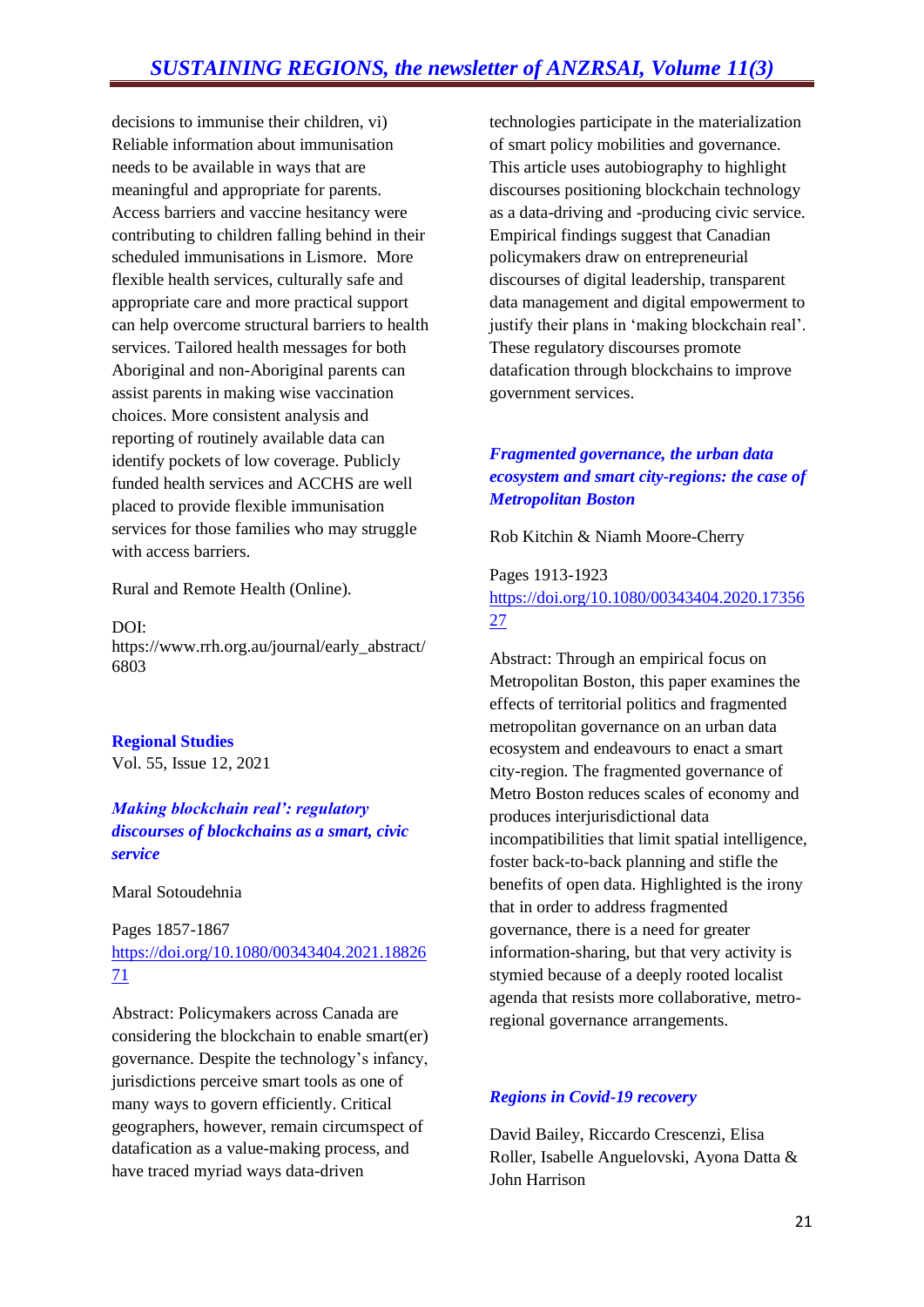#### Pages 1955-1965 [https://doi.org/10.1080/00343404.2021.20037](https://doi.org/10.1080/00343404.2021.2003768) [68](https://doi.org/10.1080/00343404.2021.2003768)

Abstract: Covid-19 is undoubtedly a regional crisis, spatially uneven in its impacts. While it is too soon to talk about a transition 'from pandemic to recovery', with attention switching to regional development priorities and the implications of Covid-19 on regional policy, planning and development, increasingly we will need to focus on regions in their recovery phase. In this article we ask four leading researchers what this recovery phase will mean for regions. Opening the way for future discussion perspectives on regional economic recovery, resilience planning, building healthy and just places, and overcoming the 'shadow' pandemic indicate how this recovery phase is unfolding and what we would benefit from doing differently to 'build back better' and overcome 'wicked problems' preventing more inclusive, just and sustainable regional futures.

**The Review of Regional Studies** Vol. 51, Issue 2, 2021

# *How Many Members of the Creative Class Should a City Seek to Attract?*

Amitrajeet Batabyal

Pages 161–169 <https://rrs.scholasticahq.com/issue/3579>

Abstract: In this paper, we focus on the decision problem faced by a city authority (CA) who seeks to attract members of the creative class to her city by providing a local public good (LPG). We construct a stylized model of this interaction and shed light on three questions. First, we determine the optimal number of creative class members to attract when the CA maximizes the utility of each member who chooses to reside in the city. Second, assuming the CA provides the LPG optimally given the total number of

resident members, we compute the loss borne by this CA from having a suboptimal number of members living in the city. Finally, we ascertain what number of members living in the city maximizes the total utility obtained by the CA and then compare this answer with our answer to the first question stated above.

# *Place Prosperity and the Intergenerational Transmission of Poverty*

Nebiyou Tilahun, Joseph Persky, Jaeyong Shin & Moira Zellner

Pages 208–220 <https://rrs.scholasticahq.com/issue/3579>

Abstract: Much new work in urban and regional economics has emphasized the importance of place prosperity. This study focuses on the determinants of adult poverty and the contribution of place prosperity in damping the intergenerational transmission of poverty. Childhood poverty is a major predictor of adult poverty. We consider how such intergenerational transmission is affected by metropolitan and neighborhood (census tract) prosperity. To capture the temporal dynamics of this process, the model explored here is recursive in nature. We use longitudinal microdata from the Panel Study of Income Dynamics. Location variables at the census tract and metropolitan levels, family variables, and poverty status are observed for our subjects over multiple years both in childhood and adulthood. Neighborhood and metropolitan prosperity are measured in terms of average incomes adjusted for purchasing power parity differences. The standardized neighborhood prosperity direct effect on adult poverty is strongly significant and its total effect is twice as large. On the other hand, the standardized direct effect of metropolitan prosperity and its total effect are small and insignificant. But even neighborhood effects are modest compared to standardized effects of

childhood poverty, race, mother's education and own education. At least with respect to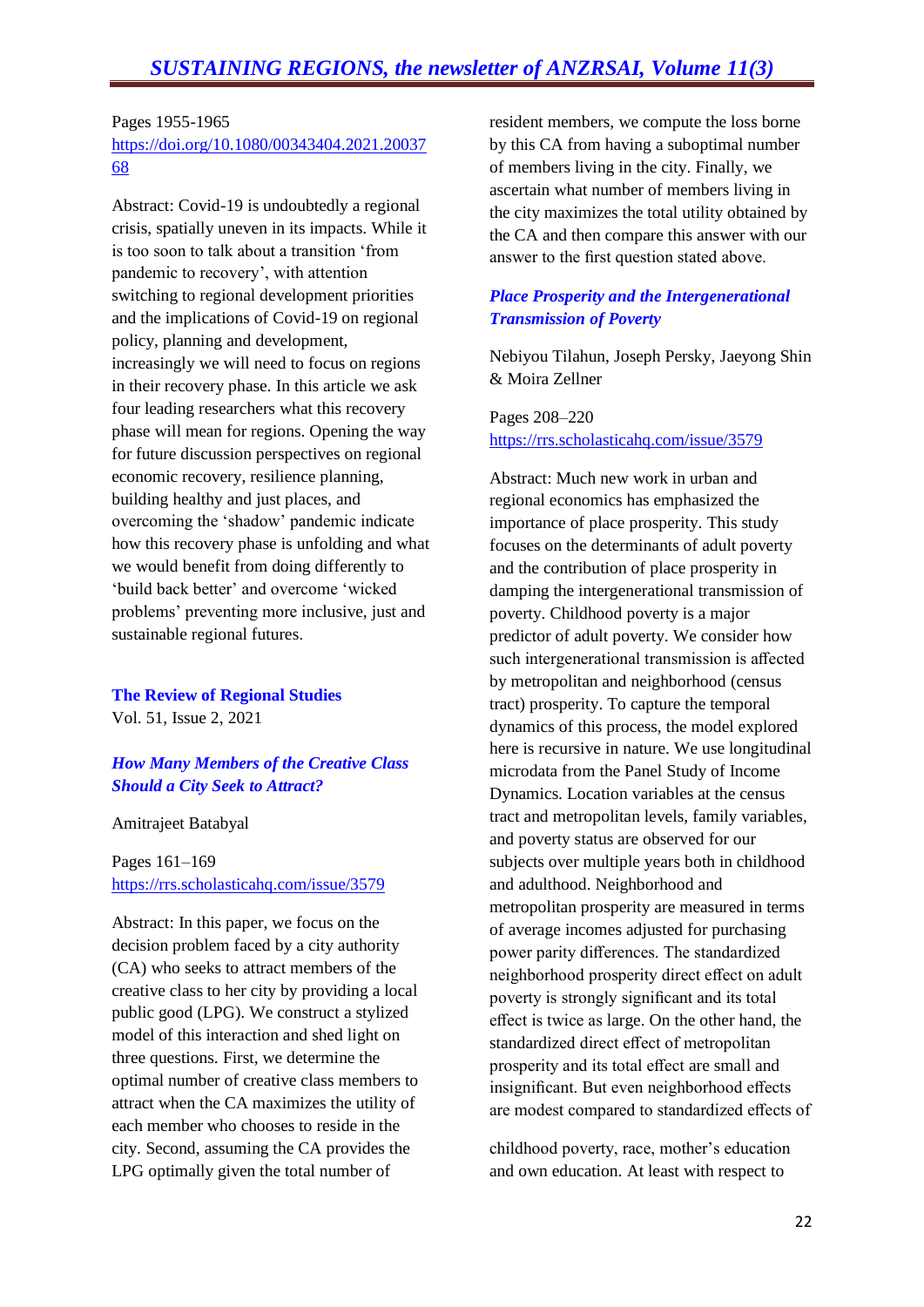these data, the recent emphasis on place variables would seem to be overstated.

**Regional Science Policy and Practice**  Volume 13, Issue 6 (December 2021)

*Regional convergence and spatial dependence across subnational regions of ASEAN: Evidence from satellite nighttime light data*

Carlos Mendez & Felipe Santos-Marquez

Pages: 1750–1777 <https://doi.org/10.1111/rsp3.12335>

Abstract: Satellite nighttime light data are increasingly used for evaluating the performance of economies in which official statics are non-existent, limited, or noncomparable. In this paper, we use a novel luminosity-based measure of GDP per capita to study regional convergence and spatial dependence across 274 subnational regions of the Association of South East Asian Nations (ASEAN) over the 1998–2012 period. Specifically, we first evaluate the usefulness of this new luminosity indicator in the context of ASEAN regions. Results show that almost 60 percent of the differences in (official) GDP per capita can be predicted by this luminositybased measure of GDP. Next, given its potential usefulness for predicting regional GDP, we evaluate the spatiotemporal dynamics of regional inequality across ASEAN. Results indicate that although there is an overall (average) process of regional convergence, regional inequality within most countries has not significantly decreased. When evaluating the patterns of spatial dependence, we find increasing spatial dependence over time and stable spatial clusters (hotspots and cold spots) that are located across multiple national boundaries. Taken together, these results provide a new and more disaggregated perspective of the integration process of the ASEAN community.

# *Regional competitiveness of a post-mining city in tourism: Ombilin coal mining heritage of Sawahlunto, Indonesia*

Roni Armis & Hidehiko Kanegae

Pages 1888-1910 [https://doi.org/10.1111/rsp3.1240](https://doi.org/10.1111/rsp3.12404)

Abstract: This paper explores the role of mining heritage tourism attributes on a destination's overall performance, and examines its competitiveness with other cities within the same regional boundary. Relevancedeterminance analysis (RDA) and competitiveperformance analysis (CPA) were used to achieve these objectives. The data were obtained from a simple random sampling questionnaire survey of tourists visiting the Sawahlunto old coal mining town, an UNESCO World Heritage Site in Indonesia. The study results indicate that mining heritage and natural beauty were not major determinants in the overall performance of the destination. Although these core attributes were considered very important in destination choice, they each had a relatively low influence on overall experience offered by the destination. Instead, the study found that three attributes, namely sport and recreational opportunities, shopping, and cuisine, were higher-impact drivers of competitiveness. Because Sawahlunto's performance is below average, policies to enhance these three attributes while retaining the unique experience offered by the post-mining context should be at the forefront of planning by local decision-makers and destination managers.

**Papers in Regional Science** Volume 100, Issue 6 (December 2021)

*Regional characteristics and the decision to innovate in a developing country: A multilevel analysis of Ecuadorian firms*

Fernando Bruna & Juan Fernández-Sastre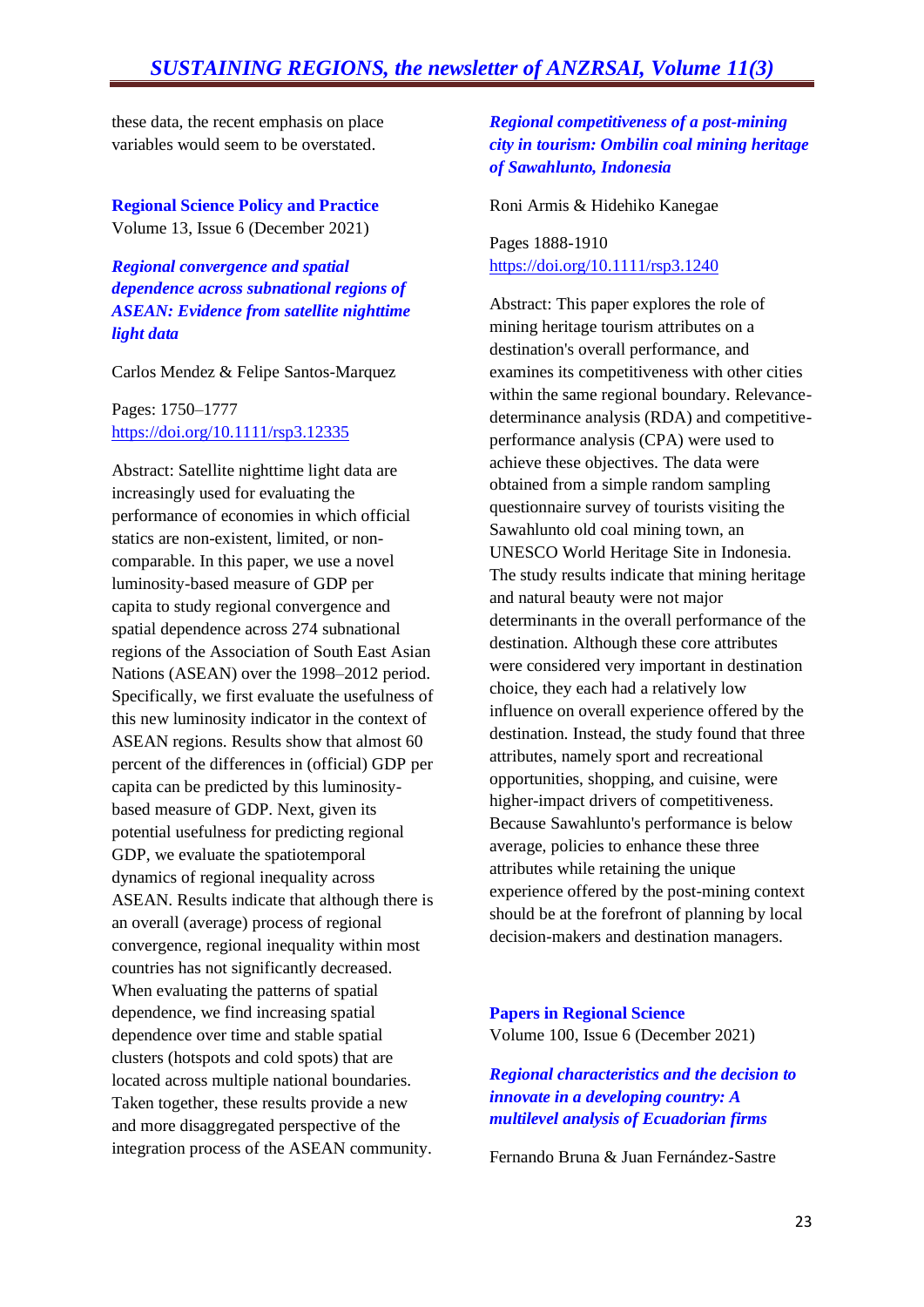# Pages 1337-1354 <https://doi.org/10.1111/pirs.12632>

Abstract: This is the first study that uses multilevel modelling to analyse regional influence on the decision to invest in innovation activities of firms in a single developing country, Ecuador. Our results indicate that the decision to invest in R&D and in other innovation activities are conditioned by the region in which the firm is located. Regional loan volume, orientation towards knowledge exploitation and intra-regionalsectorial R&D spillovers are positively associated with both types of innovation activities, while regional levels of co-operation and inter-regional R&D spillovers are only positively associated with the probability of investing in other innovation activities.

# *Are old regions less attractive? Interregional labour migration in a context of population ageing*

Paula Prenzel

Pages 1429-1447 <https://doi.org/10.1111/pirs.12627>

Abstract: Regional demographic change is often conceptualized as a circular process, where out-migration continuously worsens conditions of population ageing and shrinkage. Thus, if migration acts as a consequence as well as cause of ageing, migration patterns should be influenced by the age structure of origin and destination regions. This paper analyses individual-level migration decisions of full-time employees across 326 German regions between 1997 and 2013 using binary choice models. The results show that individuals are more likely to migrate out of and less likely to migrate towards ageing regions. Moreover, the identified patterns are consistent with age-selective migration reinforcing ageing processes and polarization of demographic structure.

**Australasian Journal of Regional Studies** Vol. 27, No. 2, 2021 (November)

# *GEOGRAPHY MATTERS FOR SMALL ADVANCED ECONOMIES: IMPLICATIONS FOR ECONOMIC STRATEGY*

# CAROLINE SAUNDERS, PAUL DALZIEL & ANDREW MCCALLUM

Abstract: New Zealand is a small advanced economy in the South Pacific Ocean. Policy advisors often compare New Zealand's economic performance with those of other successful small advanced economies. These comparisons generally recognise that New Zealand is uniquely distant from the world's largest and highest-income markets. Nevertheless, it has become commonplace for policy advisors to say "Geography is not destiny: New Zealand can do better". This paper draws on standard regional economic development analysis to conclude that geography matters for economic strategies. It draws on endogenous growth theory to explain how the properties of knowledge mean that knowledge can sustain increasing returns to scale and hence productivity growth. The paper draws on that theory to introduce a mission-oriented innovation research programme that has contributed to creating and capturing greater value from New Zealand food and fibre exports.

# *MODELLING THE DESTINATION CHOICE OF NEWCASTLE COMMUTERS USING LOCAL REGRESSION TECHNIQUES*

#### BERNARD TRENDLE

Abstract: Frequently, studies exploring the determinants of commuting flows have adopted global modelling techniques. These techniques estimate a single set of coefficients, implicitly assuming that the same relationship applies across the entire study area. This paper tests that notion, estimating a global spatial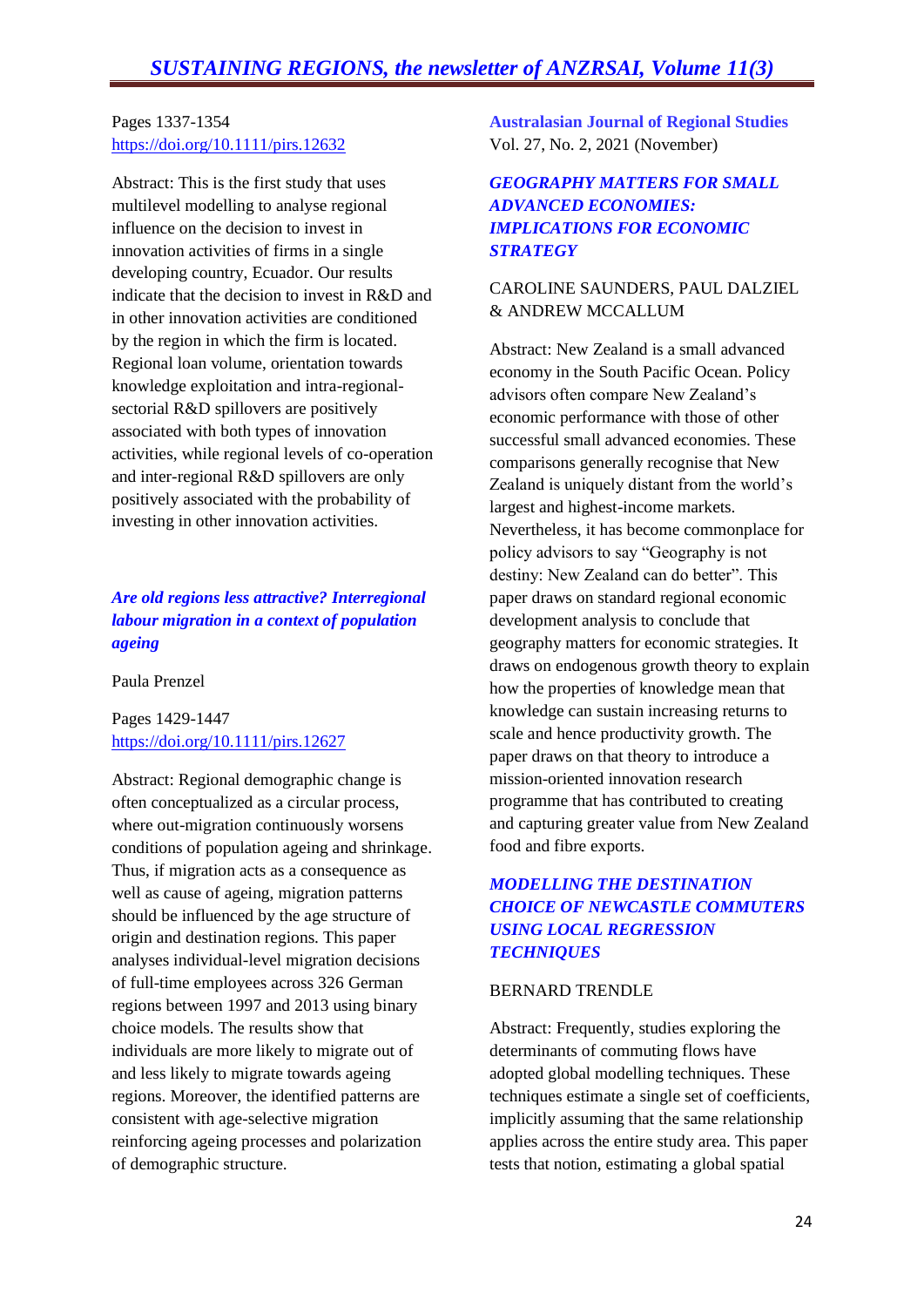interaction model to explain commuting outflows from Newcastle, using census 2016 journey to work data. Results from this model are compared to the information generated using a count data version of a local regression model. Finally, a spatial clustering technique is applied to the estimated coefficients of the local models to identify spatial regimes in the relationship between commuting outflows from Newcastle and the model's estimated parameters.

# *THE FUTURE GROWTH OF THE HEALTHCARE AND SOCIAL ASSISTANCE WORKFORCE AND ITS SKILLS BASE: THE CASE OF GIPPSLAND IN AUSTRALIA*

# MALCOLM ABBOTT & ALEXIS ESPOSTO

Abstract: The purpose of this article is to identify the current and future of healthcare and social assistance workforce needs in Gippsland, a region of the State of Victoria in Australia. In doing so, it uses a range of data sources to illustrate the nature of the anticipated future workforce, based on the government forecasts of future population changes. It then uses data from the O\*NET database to identify the types of skills and knowledge required. This analysis focuses on the present and future workforce of Gippsland. In Gippsland, the healthcare and social assistance sectors together employ 14,000 people as well as an additional 4,000 in related administration, clerical duties, and allied duties. Gippsland has fewer healthcare professionals per capita than Australia overall (except for nurses) and has a disproportionate number of professionals that are older or recruited from overseas. Numbers employed will rise from around 14,000 to reach nearly 19,000 by 2036. As well as growing numbers, the skill intensity of the work has risen over the years. Also, the technical complexity of many jobs has changed, which means people will need to undertake life-long learning. Tertiary education providers will need to modify and expand their offerings in these

fields to cope with the changes in skill and knowledge requirements of many occupations.

# *BUILDING COMMUNITY CONNECTIONS: SUPPORTING ENTERPRISE DEVELOPMENT IN REGIONAL AUSTRALIA POST-COVID-19*

JANINE WILLIAMSON, NAJMEH HASSANLI, CRISTINA RODRIGUES, SKYE AKBAR & HARITHA WEDATHANTHIRIGE

Abstract: To examine the realities of COVID-19 on enterprise development in regional Australia, this paper discusses the findings of a study which examined the capacity of a remote community to exploit changes occurring in the marketplace. The study identified that barriers to entrepreneurship which existed pre-COVID-19 remain, with COVID-19 acting as a driver and barrier. To exploit changes in the marketplace, experienced entrepreneurs have higher levels of entrepreneurial self-efficacy (ESE) connected to innovating and adapting. However, nascent and experienced entrepreneurs require support to develop other areas of ESE. A conceptual framework is developed to support enterprise development.

# *SOCIAL DISRUPTERS: CONSTRUCTING A NEW WAY TO DELIVER PRIMARY HEALTH SERVICES IN A RURAL SETTING*

# LISA CAFFERY, OLAV MUURLINK & ANDREW TAYLOR-ROBINSON

Abstract: In this paper, we investigate the role of social enterprise in bridging a gap in health provision that is experienced commonly in rural Australia. Drawing on an exploratory case study conducted in the small town of Emerald in Central Queensland, we use primary interview data to understand better how one, wholly community-owned, not-forprofit, social enterprise has moved beyond the traditional primary health care model and constructed a new way to deliver services in a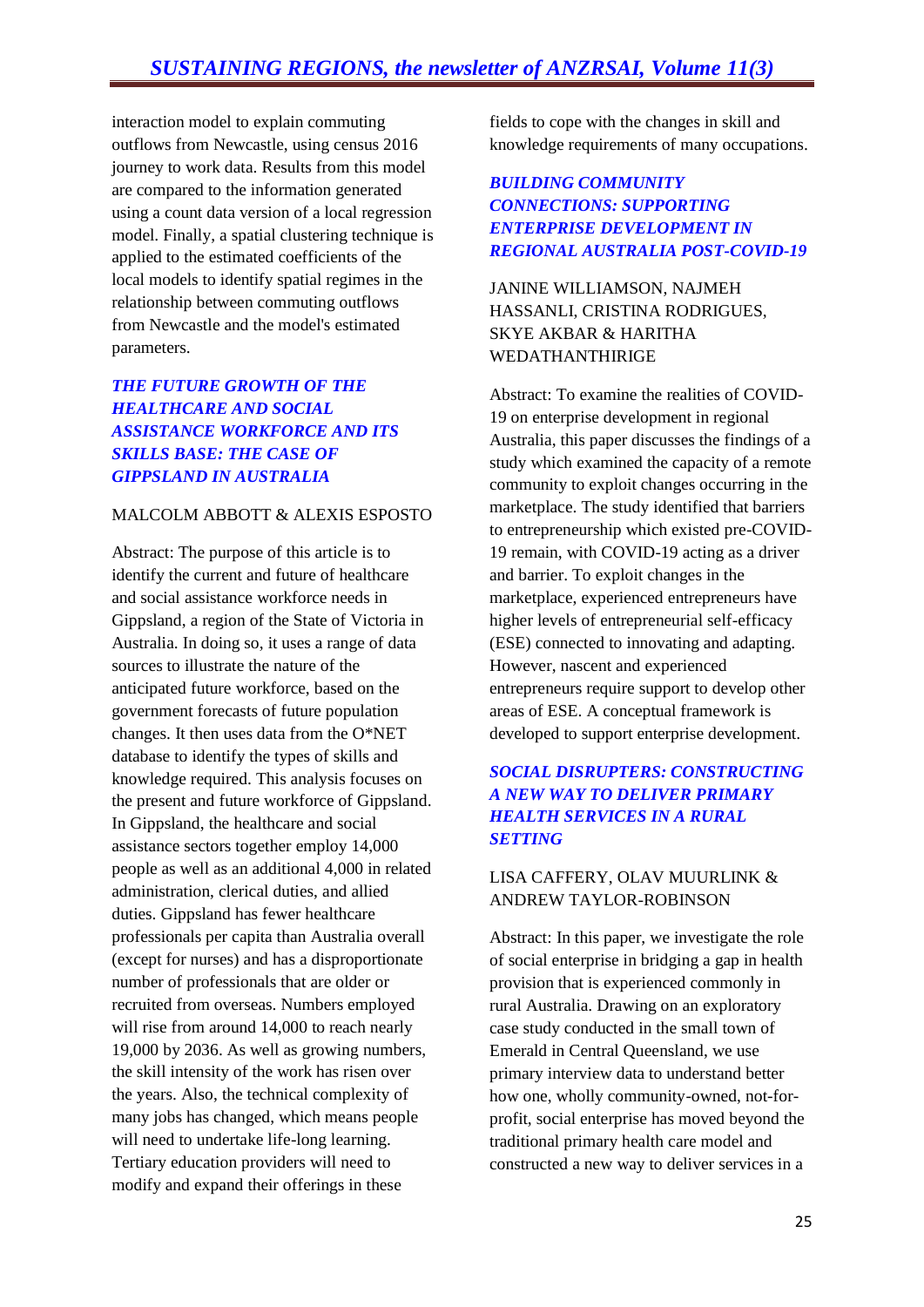rural setting. This case study provides an example of a community-driven response that endeavors to transform health service challenges into opportunities. This research identifies key strategies, strengths and business factors that have contributed to a locally responsive health service. We also focus on the business model and examine how innovation has shaped the operation. Key findings are presented as ten critical actions that helped the business establish itself as a thriving social enterprise in rural Australia.

# *PLACE ATTACHMENT AND DISPOSSESSED HOMEOWNERS IN QUEENSLAND INFRASTRUCTURE PROJECTS: THEIR HOME IS THEIR STORY*

#### JOHN STURGEON & VINCE MANGIONI

Abstract: The acquisition of land undertaken for public purposes has left many residential property owners deprived of their homes and meaningful opportunity to rehouse. The response and subsequent framework developed by government have been to address such loss by payment of market value with other heads of compensation for incidental loss, with a topup of solatium for good measure in some states. This form of compensation does not recognise that dispossessed owner's homes are their story. The absence of understanding their loss has led to gross dissatisfaction towards government and the public purposes for which land is acquired. This paper defines the meaning of place attachment and the factors that impact dispossessed property owners in Brisbane and the Gold Coast Queensland. Interviews with acquiring officers and dispossessed homeowners demonstrate the complexity of cases, the lack of preparation and the limitation of skilled professionals within the acquisition process. It illuminates the underlying budgetary blindness of government by substituting place attachment with monetary compensation. It sets out the factors that account for loss and the equivalence needed through a dispossessed

owner's lens. It defines the factors that government has recognised should be reformed, but yet to be adopted in achieving acquisition by agreement.

#### **ABOUT ANZRSAI**

#### **ANZRSAI Council Notes**

Council is planning for the 2022 conference in Wagga Wagga at Charles Sturt University, and improving access to and ranking of AJRS and the website. Conference participants gain access to support, encouragement, and relevant experience. AJRS offers an opportunity for publication. Council acknowledges Tony O'Malley's contributions to ANZRSAI and proposes his name as a lifetime member of ANZRSAI.

#### **Roles of Council Members**

Membership Secretary: Delwar Akbar Council Secretary: Rolf Gerritsen Correspondence Secretary: Yogi Vidyattama Publications: Vince Mangioni or Lee Pugalis. Conference Secretary: Paul Dalziel Webmaster: Paul Dalziel Conference Awards: Volunteer required. Convenor: Contributed Paper: Paul Dalziel

#### Editors:

Conference Proceedings: TBA assisted by Rolf Gerritsen

Australasian Journal of Regional Studies: Mike Hefferan, Bruce Wilson, Rolf Gerritsen, Khorshed Alam & Vincent Mangioni

#### Sustaining Regions - Azizur Rahman

Accounts – Greg Jones